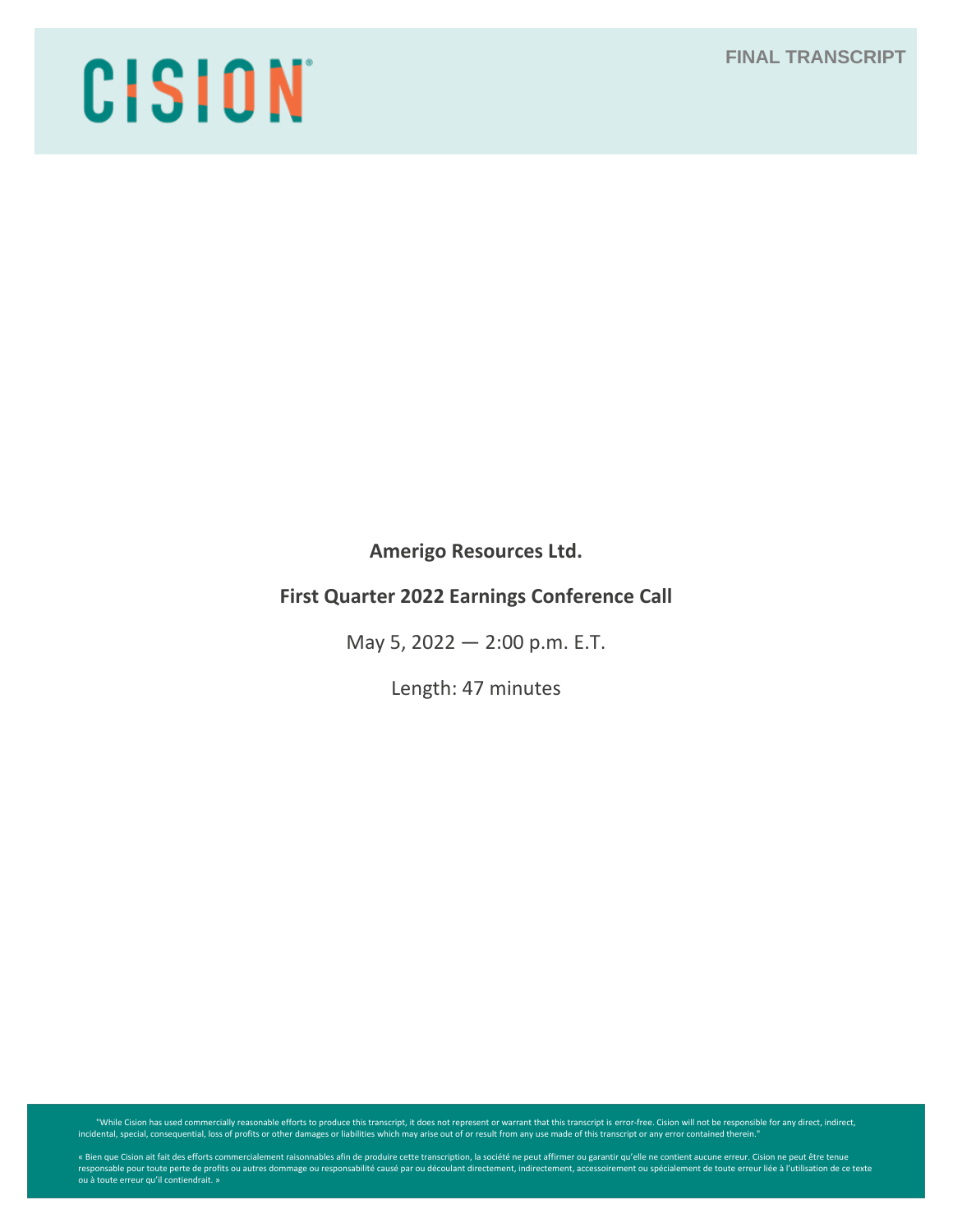# **CORPORATE PARTICIPANTS**

**Graham Farrell** *Harbor Access LLC — Managing Partner*

**Aurora Davidson** *Amerigo Resources Ltd. — President & Chief Executive Officer*

**Carmen Amezquita** *Amerigo Resources Ltd. — Chief Financial Officer*

#### **CONFERENCE CALL PARTICIPANTS**

**Steve Ferazani** *Sidoti & Company, LLC — Analyst*

**Terry Fisher** *CIBC World Markets — Analyst*

**Paul Dowhanik** *Private Investor*

**Ahsen Khan** *Private Investor*

**Dave Brown** *Private Investor*

**Nick Toor** *BlackRoot Capital — Analyst*

**Ryan Hamilton** *Morgan Dempsey Capital Management, LLC — Analyst*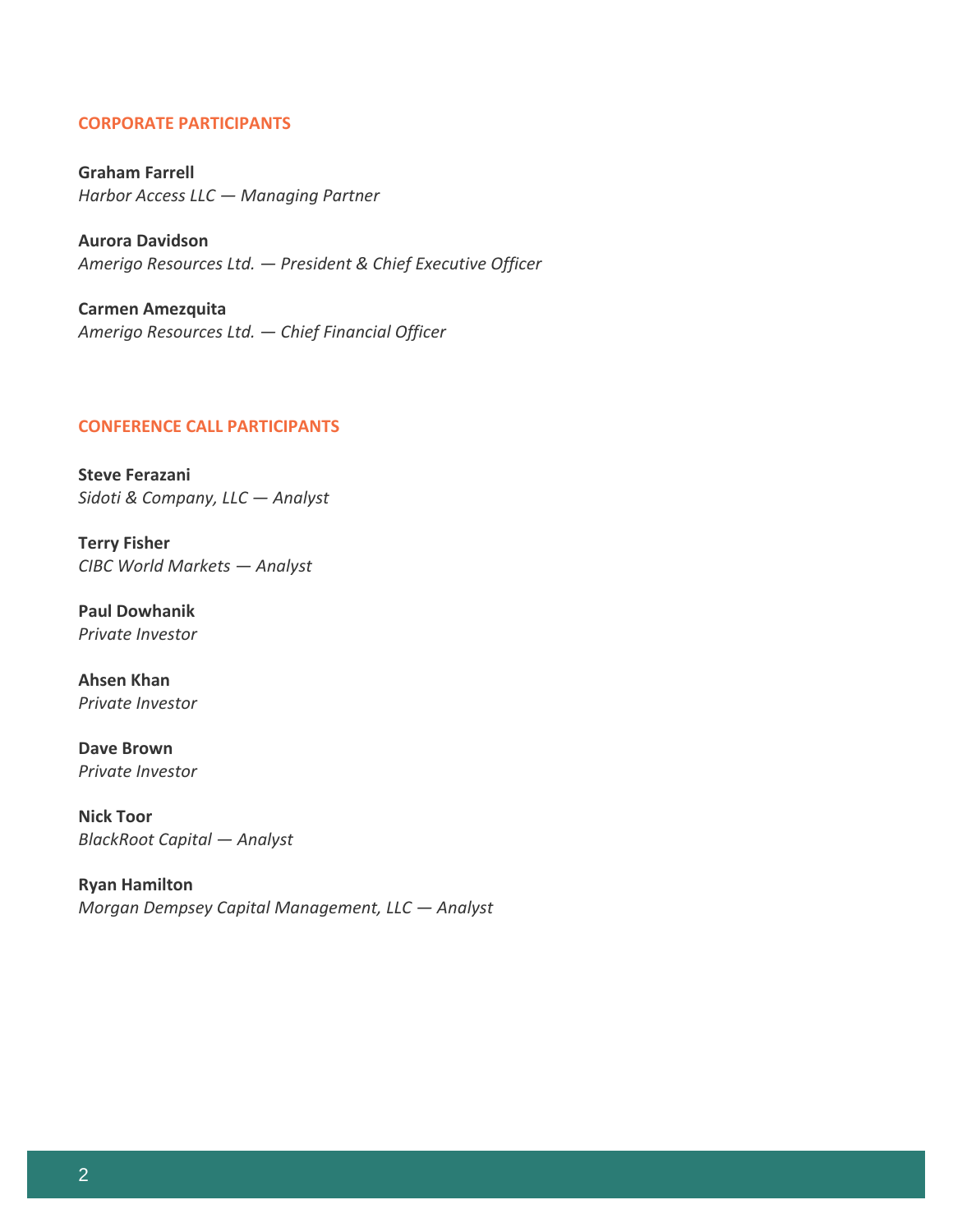#### **PRESENTATION**

# **Operator**

Good afternoon. My name is Anas and I will be your conference operator today. At this time, I would like to welcome everybody to the Amerigo Resources Q1 2022 Earnings Conference Call. All lines have been placed on mute to prevent any background noise. After the formal remarks, there'll be a question-and-answer session. If you would like to ask a question during this time, simply press star then the number one on your telephone keypad. If you would like to withdraw your question, please press star then the number two. Thank you.

Mr. Graham Farrell of Harbor Access Investor Relations, you may begin your conference.

**Graham Farrell** — Managing Partner, Harbor Access LLC

Thank you, operator. Good afternoon and welcome, everyone, to Amerigo Resources quarterly earnings call to discuss the Company's financial results for the first quarter of 2022. We're delighted to have you join us today.

This call will cover Amerigo's financial and operating results for the quarter ended March 31, 2022. Please note that all dollar figures quoted in this call are US dollars, except where otherwise indicated. Following our prepared remarks, we will open the conference call to a question-and-answer session.

Our call today will be led by Amerigo's Chief Executive Officer, Aurora Davidson, along with the Company's Chief Financial Officer, Carmen Amezquita.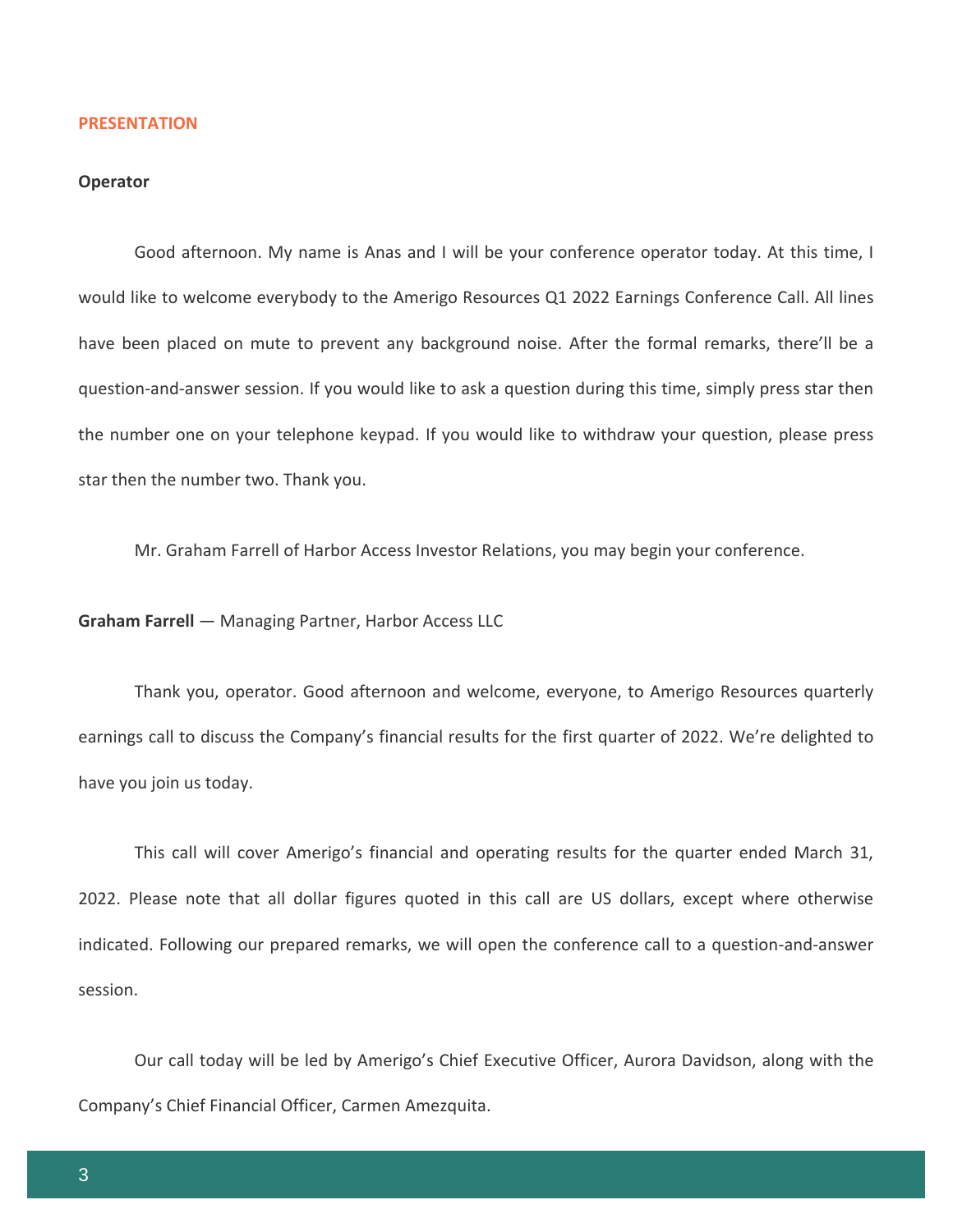Before we begin our formal remarks I would like to remind everyone that some of the statements on this conference call maybe forward-looking statements. Forward-looking statements may include, but are not necessarily limited to, financial projections or other statements of the Company's plans, objectives, expectations, or intentions. These matters involve certain risks and uncertainties. The Company's actual results may differ significantly from those projected or suggested by any forwardlooking statements due to a variety of factors, which are discussed in detail in our SEDAR filings.

I will now hand a call over to Aurora Davidson. Please go ahead, Aurora.

**Aurora Davidson** — President & Chief Executive Officer, Amerigo Resources Ltd.

Thank you, Graham. Welcome, everyone, to the Amerigo Resources earnings call for the first quarter of 2022. We remind you that all dollar figures reported in the call are US dollars except where we specifically refer to Canadian dollars.

We are pleased to report strong operational and financial results for Q1 2022. Total copper production increased by 6% compared to Q1 2021, meeting our copper production and cash cost targets. We also enjoyed an average quarterly copper price that increased to \$4.64 per pound. Our financial results included net income of \$15.5 million; earnings per share of \$0.09, or C\$0.11; EBITDA of \$26.4 million; and free cash flow to equity of \$17.9 million.

Copper production was 16.5 million pounds during the quarter. 58% of the production came from processing fresh tailings and the remainder from the historical tailings at Cauquenes. The plant configuration changes we have completed are performing beautifully and allowing us to take full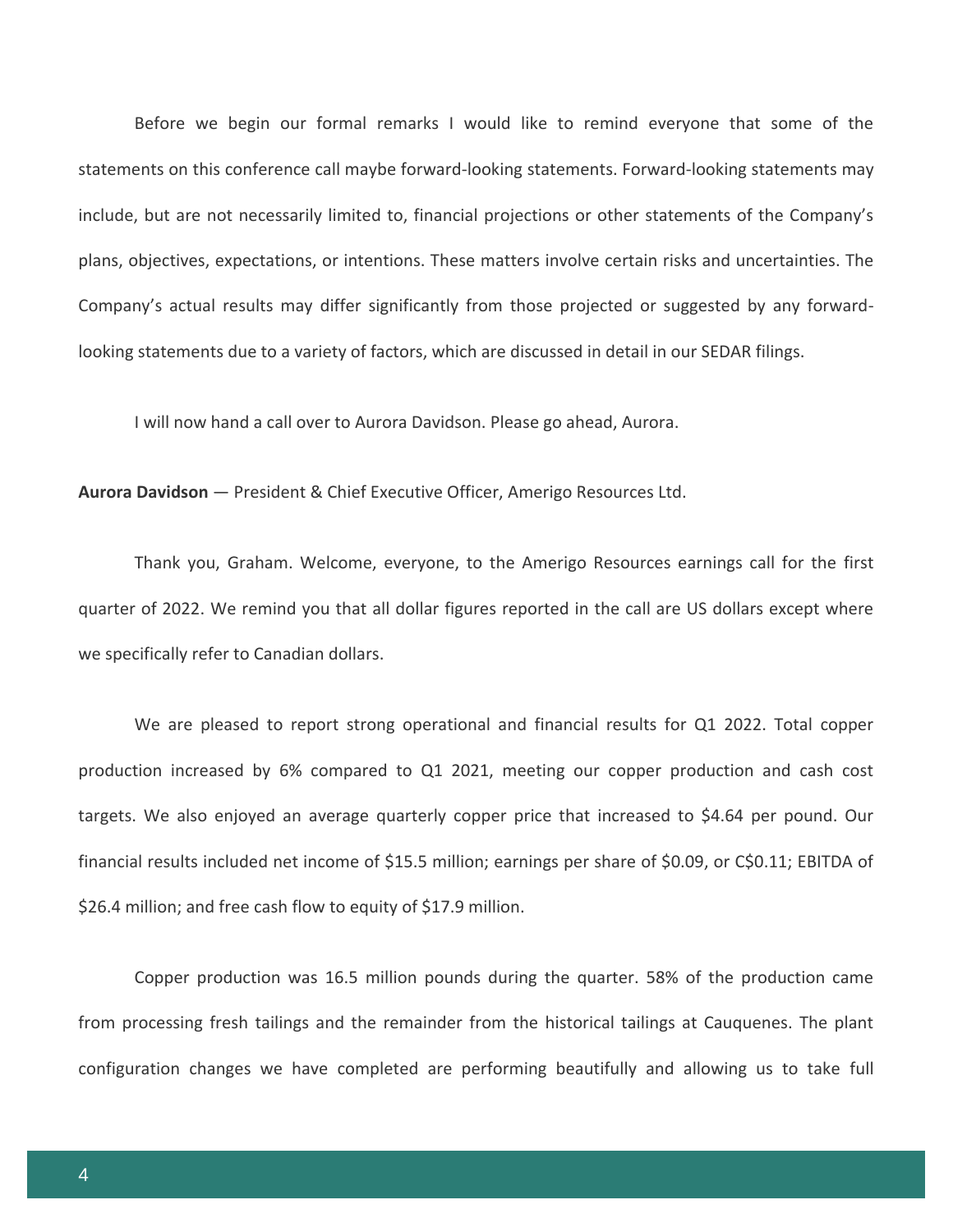advantage of the significantly increased supply of fresh tailings from El Teniente. Because of those changes, we can maintain maximum production levels while using less water and we're also effectively extending the length of our copper resource at Cauquenes.

MVC's operations continued through Q1 2022 without any disruptions due to COVID-19. Our plant availability in the quarter was 97.6% and MVC had a clean environmental compliance record during the period. In April, MVC completed the annual plant maintenance shutdown in nine days, as expected and within budget. We previously shared with you that 2022 is a higher than normal year for CapEx projects, almost \$11 million versus a normal \$6 million, and all projects are on time and on budget. Copper production continued to be strong in April and we are on track with our annual guidance of 61.9 million pounds of copper. Our preliminary review of our cash cost to April 30 also shows a very close correlation to expected cash cost. This is a testament to the efforts of our team in Chile, which have faced inflation of 3.4% in Q1 and 9.4% over the last 12 months in Chile.

Water supply risks continued to be properly managed with adequate water reserves in Colihues. At the end of March, water reserves were 4.5 million cubic metres, but they increased almost 10% to 4.9 million cubic metres at the end of April following an early start of the rainy season. In all, our operational performance continues to provide us with a solid foundation to employ our capital return strategy, which I would now like to discuss with you.

We have a flexible strategy designed to maximize shareholder capital returns while protecting our share price during times of market volatility. In Q1, Amerigo returned a total of \$7.6 million to shareholders. \$4.2 million were paid on March 21 by means of an increased quarterly dividend, which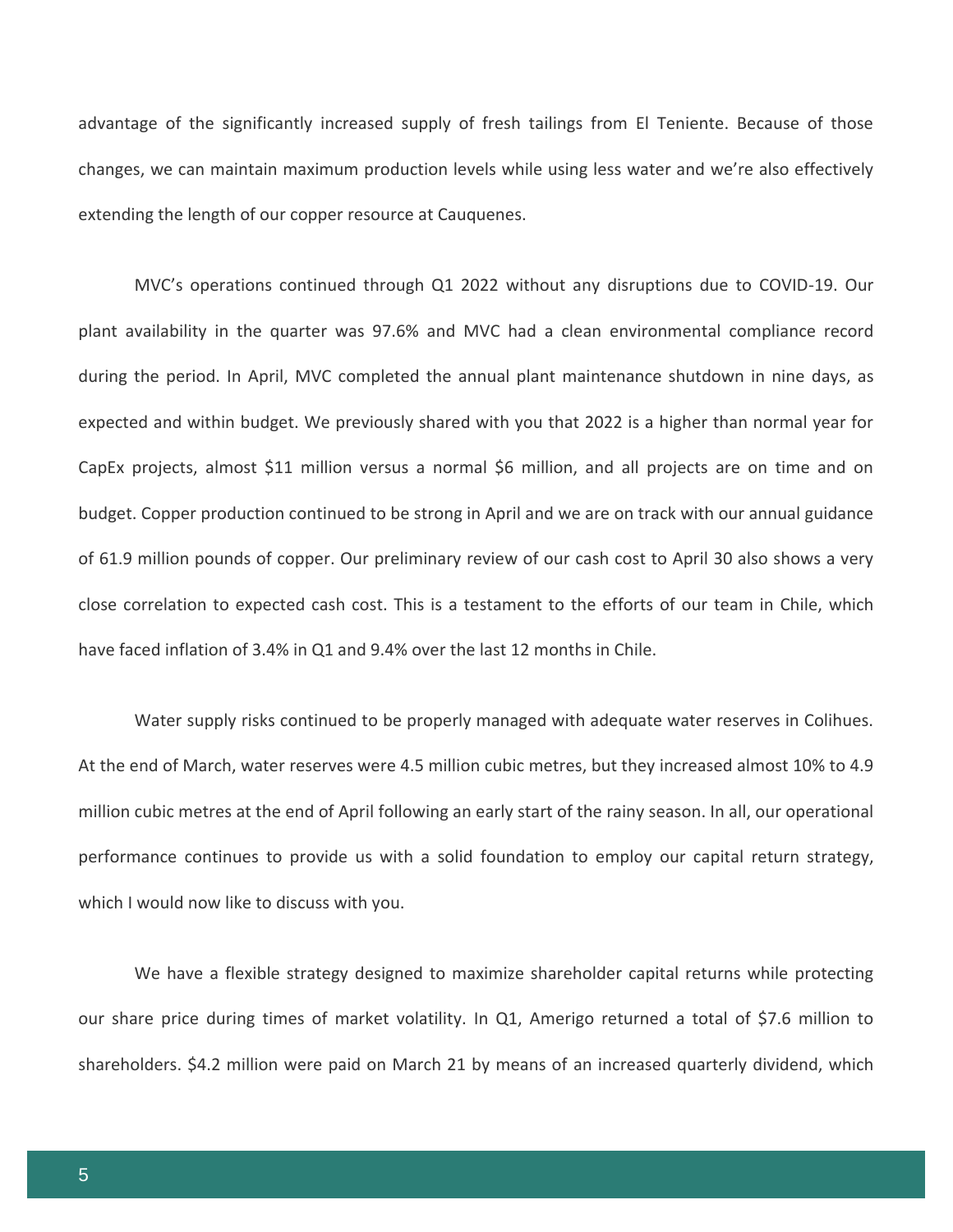currently stands at C\$0.03 per share. \$3.4 million were also returned through the purchase of 2.4 million common shares for cancellation through Amerigo's ongoing normal course issuer bid, more commonly known as share buybacks.

There are three pillars to our capital return strategy, two of which you have seen us employ since the fourth quarter of 2021. First, we have a sustainable quarterly dividend currently of C\$0.03. This consistent dividend represents an annualized yield of 6.52% based on our end of quarter share price of C\$1.84. No company ever wants to cut its regular dividend and our board is no different. This is the fundamental pillar of the strategy and Amerigo shareholders can count on that dividend in their portfolios.

The second pillar is the ability to repurchase shares. Currently, the mechanism we employ is a normal course issuer bid, although we have used alternative form of share buybacks in the past. We have been active with repurchases and as of today have retired 3.8 million shares since December 1, 2021 when the normal course issuer bid started. A further 6.9 million shares remain subject to retirement under the course bid at market prices. The total number of shares that can be retired under this program represents 6.1% of the outstanding shares of the Company at the time the program commenced.

The third pillar is a top-up dividend and I particularly like this dividend because of its incredible flexibility. This is a great tool we can use to effectively balance the desire for safe quarterly dividends, but not leaving more cash than necessary on the balance sheet. Top-up dividends will depend on several factors, such as the Company's financial performance, the copper market outlook, and cash balances,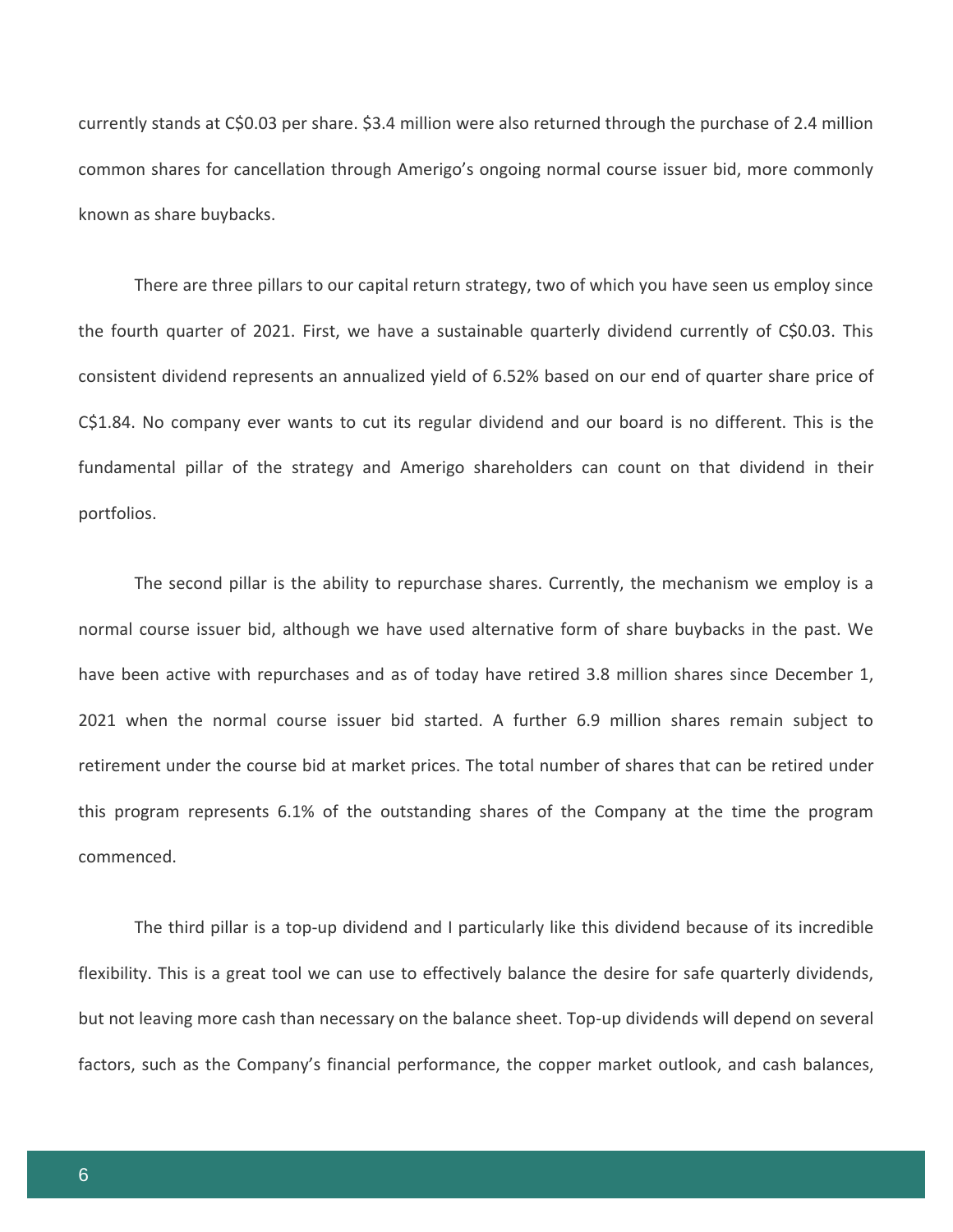but flexibility is the key word here. A top-up dividend may be paid in any amount at any time and as frequently as the board sees appropriate. Do not think of this in the same light as the consistent quarterly dividend. Top-up dividends may occur multiple times during a year or may be temporarily delayed for any reason such as a market shock.

In addition to returning capital to shareholders, top-up dividends will also provide a very important second benefit. In our opinion, when the market recognizes the potential size of this type of dividend in a high copper price environment, we think investors will put a very supportive floor under the Company's share price and I hope to convince you with the following illustration that Amerigo's share price should be considerably higher than where it is now.

Remember that we have previously shared that we are comfortable with cash balances of roughly \$25 million to operate the Company. So what could our capital repatriation strategy mean for investors in 2022 if copper prices should average \$4.50 per pound for the rest of the year and we continue to meet our production and cost targets? The core pillar of our strategy, the quarterly dividend of C\$0.03 per share, would result in an annual cash to shareholders of around \$16 million. That's a yield we know of 6.5% on the end of quarter share price.

The normal course issuer bid would require in total around \$14 million this year. That means that we could be looking at a top-up dividend of around C\$0.27 per share during 2022 while still leaving yearend cash of \$25 million. Again, this is assuming copper prices average \$4.50 per pound for the rest of the year. If copper prices were to average \$4.30 per pound for the rest of the year, top-up dividends would be around C\$0.23 per share. So by themselves, top-up dividends of C\$0.27 per share represent a yield of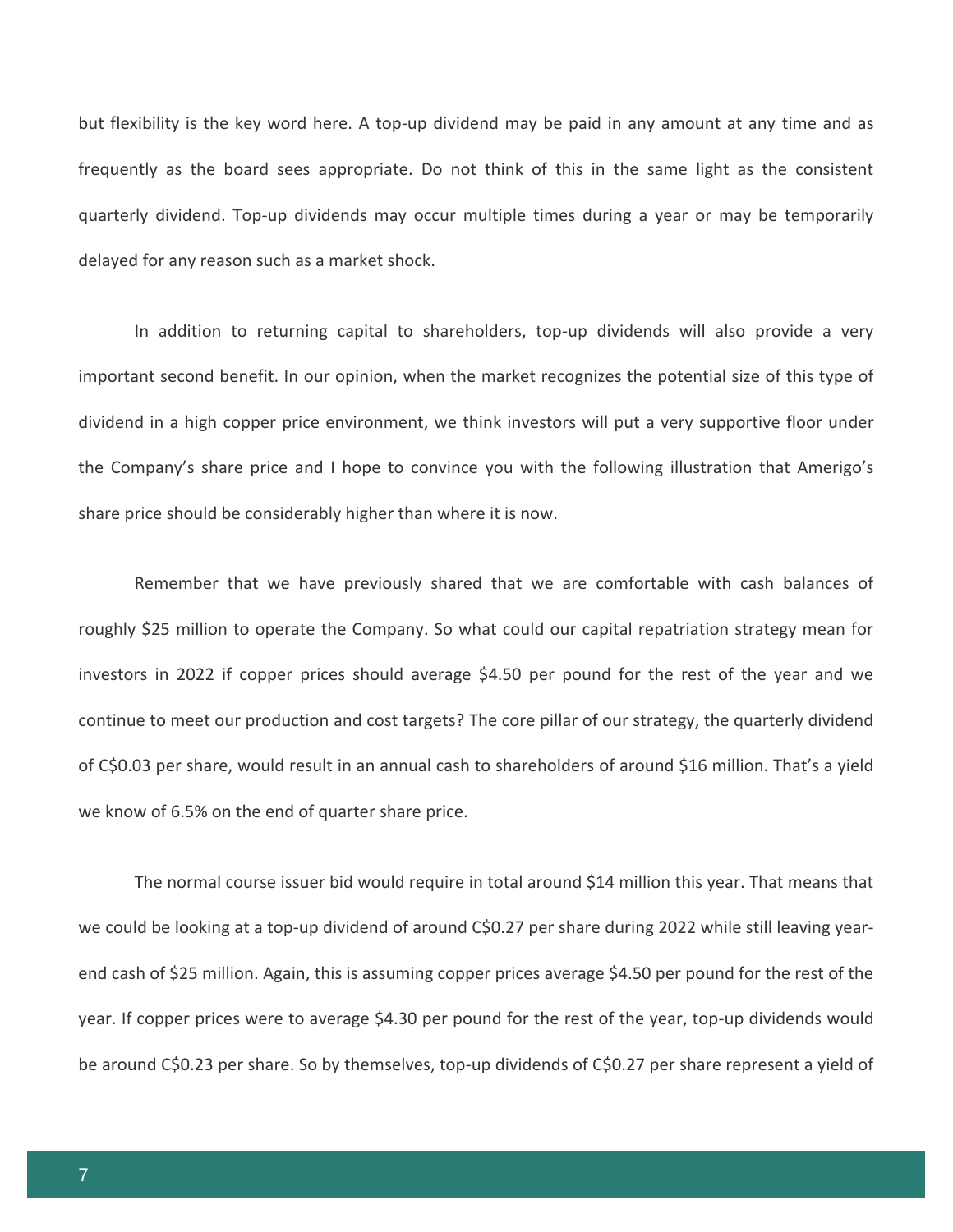14.7% on our Q1 ending share price. Together with the quarterly dividend, the annualized dividend yield would be 21%. This is the power of a top-up dividend in a bullish copper price environment. It is magnified because our Company has stable operations, controlled costs, and execution risk, and has no substantial CapEx requirements.

And here is the secondary benefit of that top-up dividend that comes into play for our shareholders. Depending upon the view of the strength of copper prices and our ability to continue to operate efficiently, what do investors think is the appropriate risk-adjusted yield for an investment such as Amerigo? Should it really be as high as 21%? We think that, as the market becomes more comfortable with our story and the story of copper, our shares can re-rate based on simple risk-adjusted yield normalization. And really the math is quite simple. If our shares double, our potential dividend yield remains over 10%.

Now let me explain why we think copper prices will continue, why higher copper prices will continue and, in doing so, will allow us to return capital to shareholders for a long time to come. It is a tough job to maintain, let alone grow, the supply of metals the world needs. This quarter, production results from many big mining names were below expectations and faced sharp cost increases. Global metal supplies are tight and most metal stockpiles are at historical lows. Even with the noise from the current Chinese lockdowns, most base metal prices are still at historically high levels. Nearly every major copper producer has faced production issues of late and industry observers are flagging supply disruption risks that could continue to tighten the copper market. Resource nationalism, growing environmental requirements and social scrutiny affects not just current projects. They also affect future projects as well.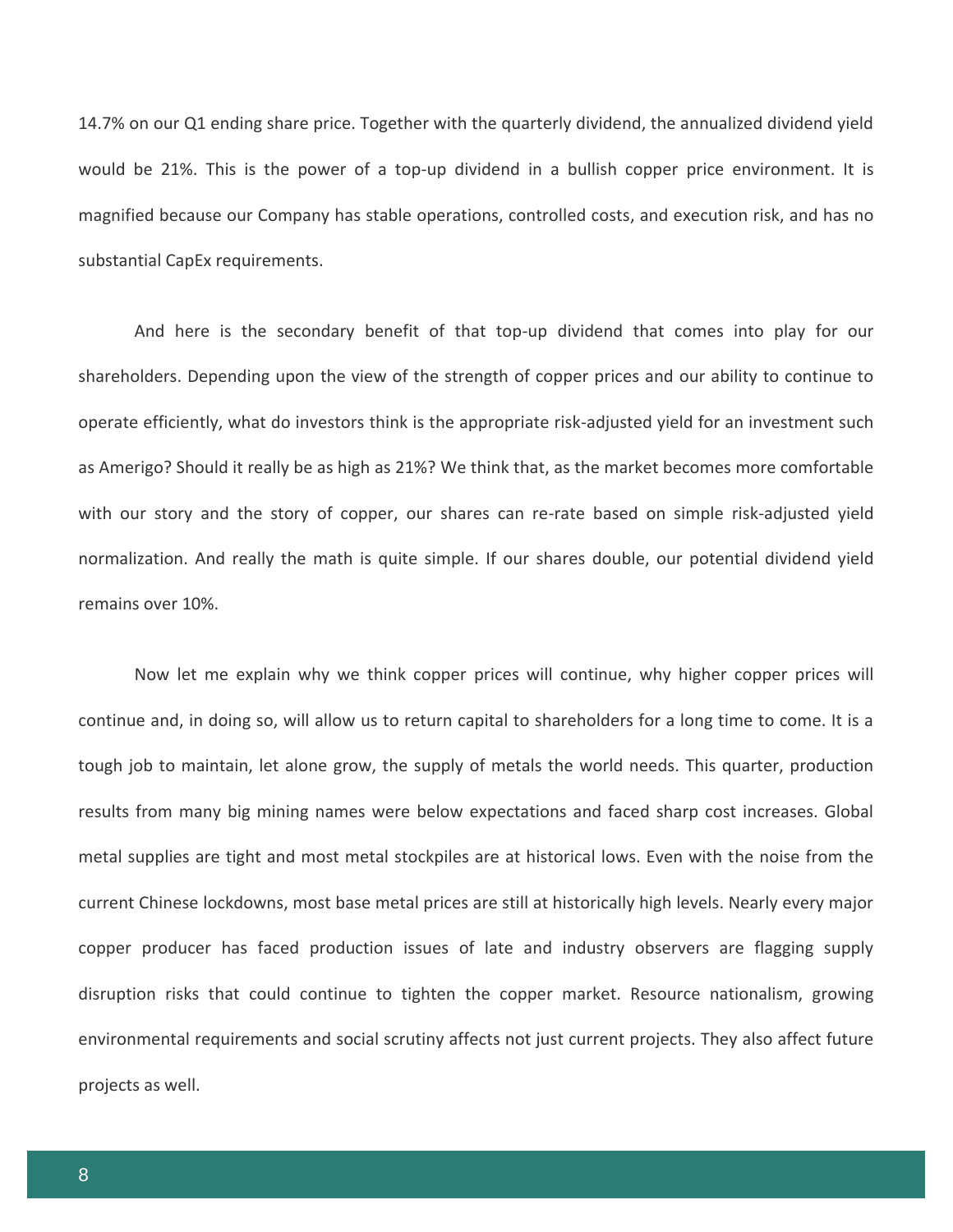Peru, for example, is facing protests that have halted 20% of national copper output and Chile recently denied Anglo American's Los Bronces life of extension project. These are two examples of recent turmoil in the industry. But the world needs increased copper production, not just levels of production in order to satisfy future copper demand. Recent estimates by CRU indicate that the global copper industry will need to spend more than \$100 billion to build the mines that are required to close an estimated annual supply deficit of 4.7 million tonnes by 2030. Just to put this in context, this is the equivalent of essentially three times Codelco's annual copper production. In our opinion, weak copper prices will not allow this needed production response and that is why we're bullish on copper prices.

Because of Chile's importance as a global metal producer, I would like to make a few comments on Chile's constitutional convention. Various proposals are now being drafted and this could significantly change the current model of mining concessions in Chile. But to make it to the final text of the constitution, these proposals require a 70% vote by the constitutional assembly; otherwise, they are rejected. On two different occasions, the assembly has already rejected mining-adverse proposals made by the environmental committee. So the takeaway point from this is that successful proposals cannot focus solely on raising environmental standards. They also need to provide certainty and stability for the development of mining activities in Chile.

Current polls show that more Chileans are now rejecting the new constitution than supporting it. Unfortunately, in the rest of the world, common sense has not prevailed. Mexico just nationalized its lithium industry and other countries have talked of doing the same, and not just in lithium. Even though resource nationalism is bullish for prices because it threatens future supplies, it is also a threat that investors must consider when assessing their portfolios on a risk-adjusted basis and this is why I would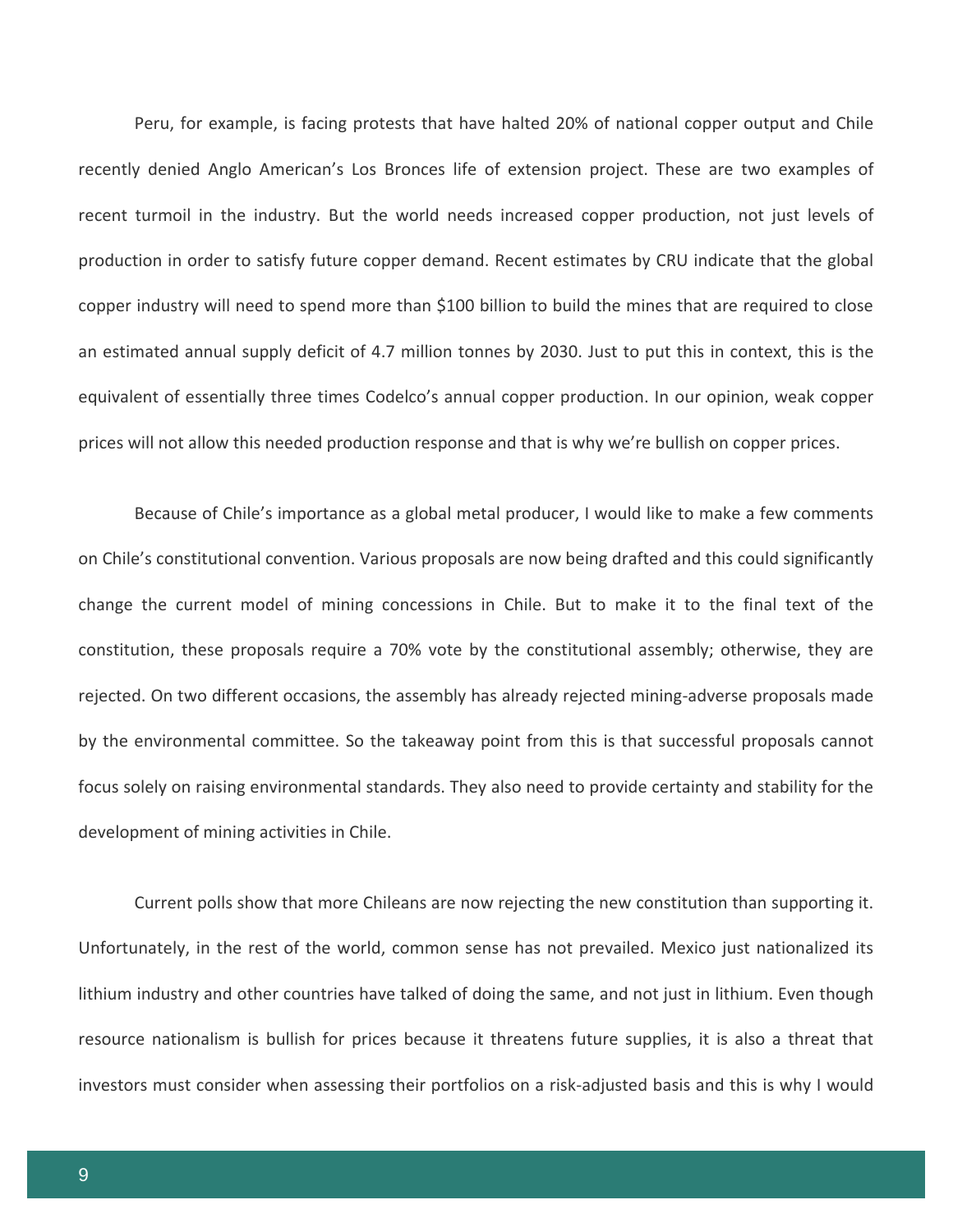like to provide some additional clarity that I think shows the very strong position Amerigo has despite the trends around us.

Regarding the redrafting of the Chilean constitution, we do not have mining concessions, but rather receive tailings from Codelco. Codelco is Chile's national copper company. We are providing Chile with additional copper production, which would otherwise be lost, while at the same time, providing local jobs and repositioning environmental liabilities.

And with regards to nationalization of copper assets in Chile, this also poses no threat to Amerigo. Many investors new to the copper industry may not be aware that Codelco came into existence in 1971 through the nationalization of foreign-owned copper assets. Further nationalization in Chile would leave us unaffected other than the impact from even higher copper prices that certainly would follow. Our relationship with Codelco remains mutually beneficial and we are extremely proud of the business and social relationship with the Chilean people that we have shared for 20 years.

To close my comments, we are seeing increasing technical, political, and environmental pressures affecting copper producers, but not our operation or El Teniente. These pressures will continue to negatively impact global copper production and support copper prices. In a high copper price environment such as this, the potential yield of return of capital to Amerigo shareholders is tremendous. As we spread our story and illustrate the strength of copper price fundamentals, we expect increased recognition of our unique position in the copper industry and our ability to return capital to shareholders. We also fully expect the market to recognize the undervaluation of our shares and re-rate them accordingly.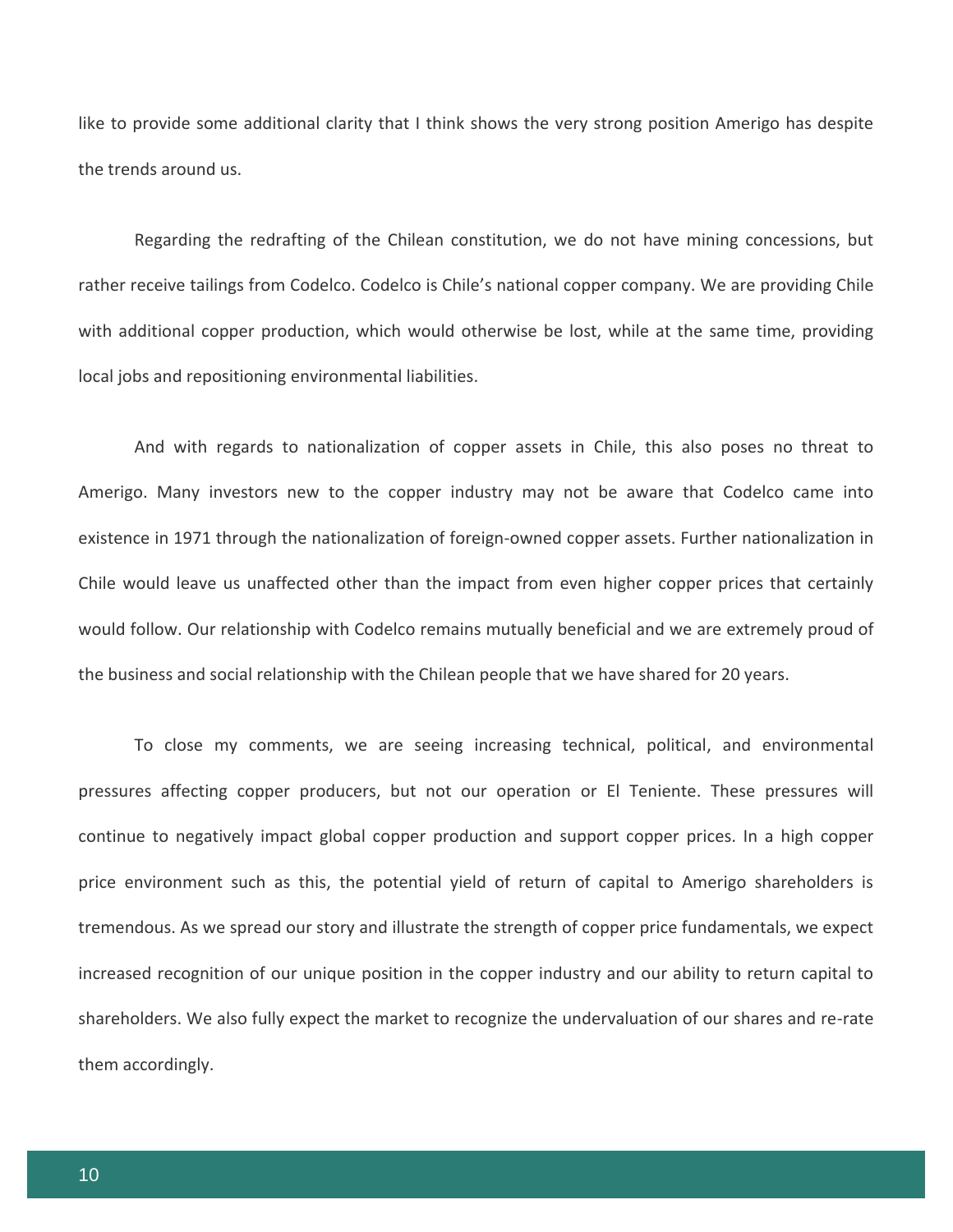I will now ask Carmen Amezquita, Amerigo's Chief Financial Officer, to present in detail the Q1 2022 financial results. Carmen, please go ahead.

**Carmen Amezquita** — Chief Financial Officer, Amerigo Resources Ltd.

(Inaudible)...

Amerigo posted a net income of \$15.5 million, earnings per share of \$0.09 or C\$0.11, EBITDA of \$26.4 million, free cash flow to equity of \$17.9 million, and operating cash flow before (inaudible) \$20.6 million. The strong results during the quarter were due to a 14% increase in the copper price and a 6% increase in copper production compared to Q1 2021. On March 31, 2022 the Company had a restricted cash balance (inaudible)…

(Inaudible) copper prices. Average copper price for Q1 2022 was \$4.64 per pound. As you know, the Q1 prices were not yet final prices. Amerigo has an M+3 price convention for copper sales where the final settlement prices will be the average LME prices for the third month following production of copper concentrate. As such, the final prices for January, February, and March sales will be the average LME prices for April and June, respectively. We now know the average LME price for April was \$4.62 per pound. (Inaudible) decrease from the \$4.64 per pound provisional price used at March 31, 2022 would result in a \$7.6 million change in revenue in Q2 in respect of Q1 production. Today's copper price is \$4.33 per pound.

Revenue in the first quarter of 2022 was \$53.8 million compared to \$48.9 million in Q1 2021. This included copper tolling revenue of \$50.4 million and molybdenum revenue of \$3.4 million. Within the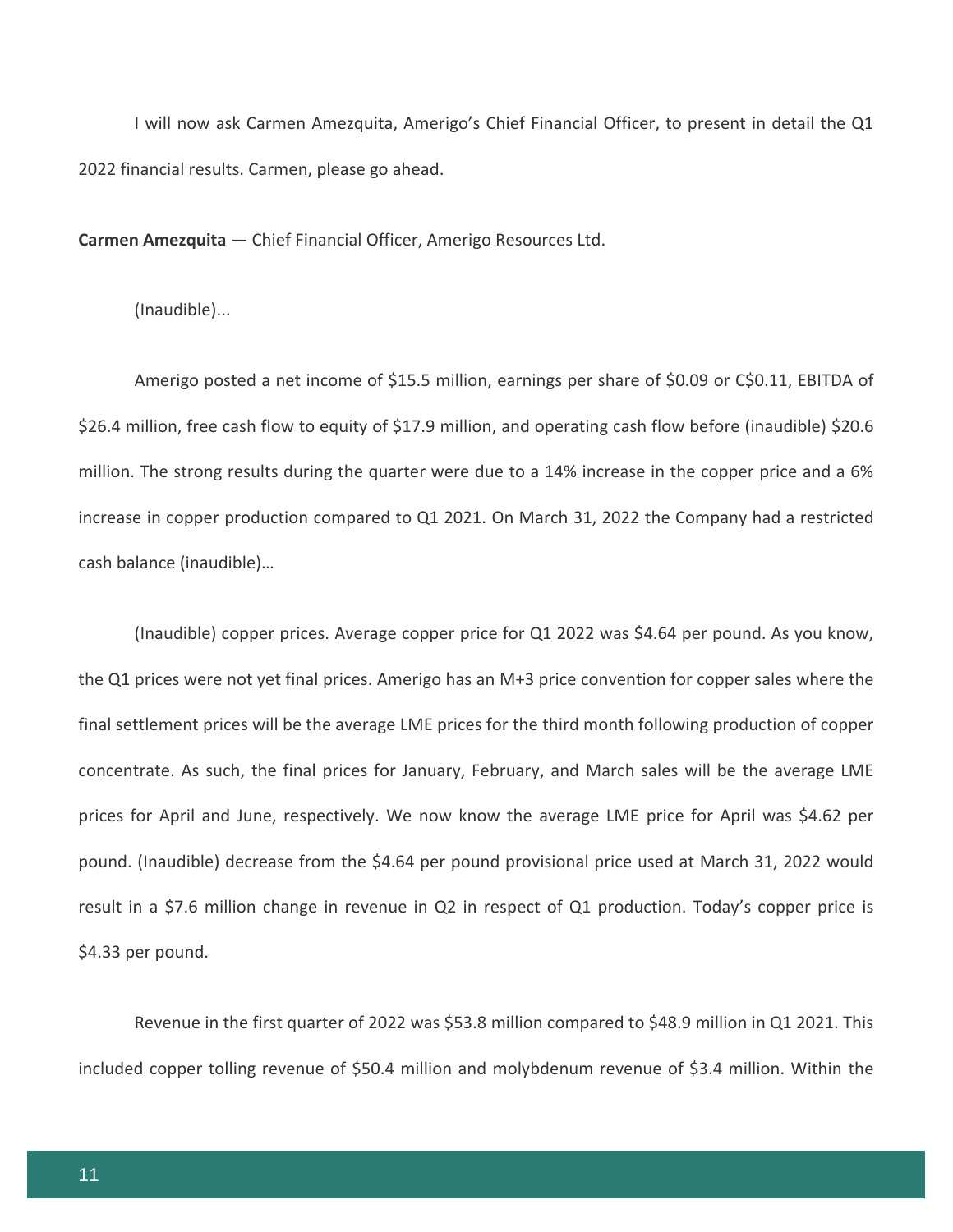copper revenue, the gross copper sales were \$73.8 million and there were positive settlement adjustments to Q4 2021 sales of \$5.6 million. And then, deducted from revenue, we had \$22.3 million in royalties to DET, smelting and refinery costs of \$6.2 million, and transportation costs of \$0.5 million. Total tolling and production costs including depreciation were \$32.3 million. This compares to tolling and production costs of \$30 million from the comparative Q1 2021 period. Cost performance during Q1 2022 was aligned to budget.

Under other expenses, general and administrative expenses were \$1.6 million compared to \$1.2 million in the prior year quarter. This included salaries, management, and professional fees of \$1 million; office and general expenses of \$0.4 million; and share-based payments of \$0.2 million. There was a \$0.5 million gain associated with the derivative to related parties compared to a loss of \$0.4 million in the prior year period. This difference related mostly to a change in the fair value of the derivative liability as a result of the sharp increase in discount rates used to compute the fair value of the derivatives, which resulted in a decrease in the liability and a gain on the P&L.

Other gains during Q1 2022 were \$0.7 million compared to other losses of \$1.2 million in the prior year period. The main difference between the expenses period over period was the foreign exchange gain of \$1.2 million recorded in Q1 2022 compared to a foreign exchange loss of \$0.5 million in Q1 2021. The Company's finance gain in Q1 2022 was \$0.1 million compared to a loss of \$0.9 million in Q1 2021, which includes interest on loans, leases, and bank charges of \$0.5 million and positive fair value changes on the interest rate swap of \$0.6 million. The Company uses interest rate swaps to manage risks related to variable rate debt.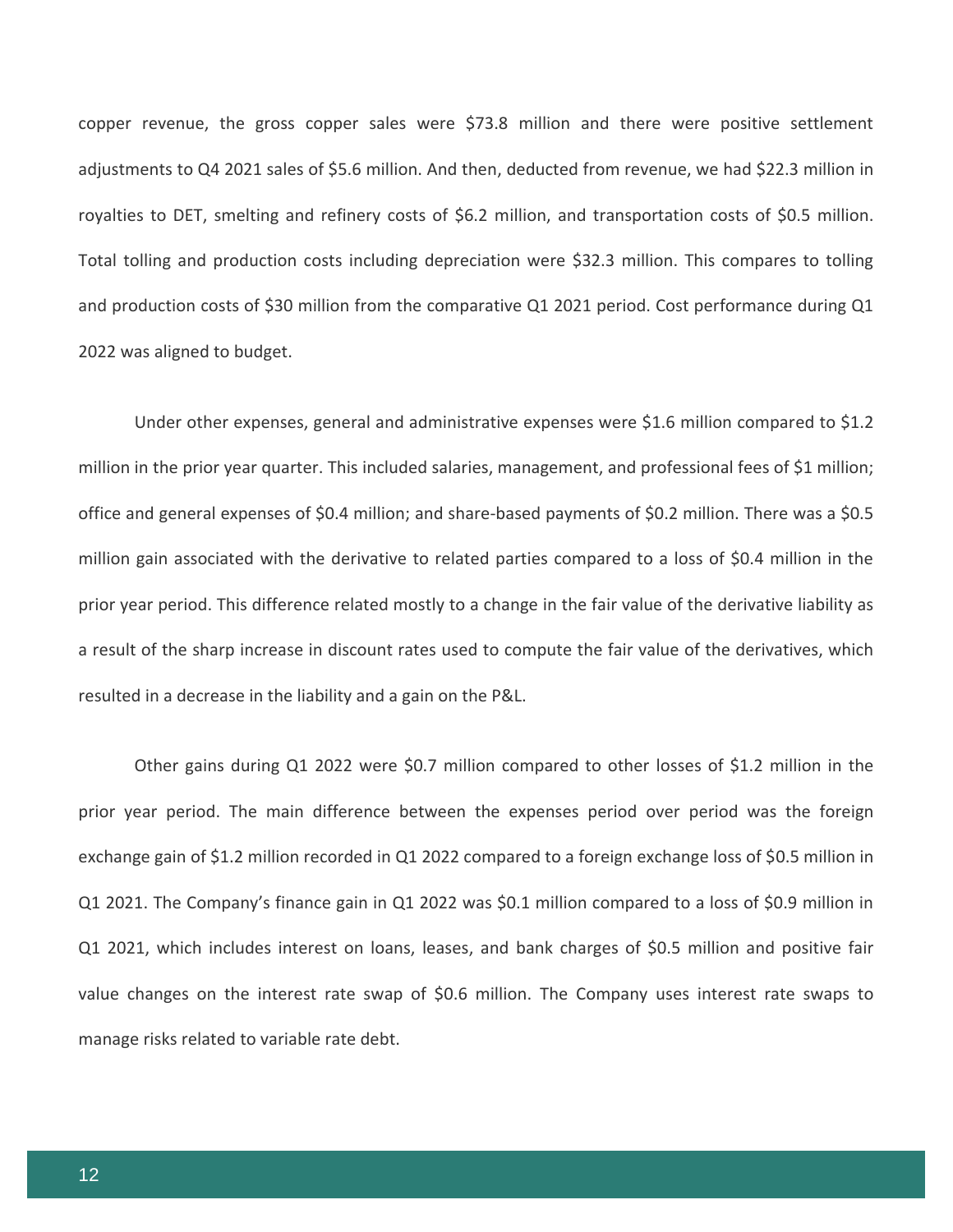On March 31, 2022 the balance of the term loan was \$30.8 million. The interest on the term loan is synthetically fixed through an interest rate swap at the rate of 5.48% per annum for 75% of the facility. The remaining 25% of the facility is subject to a variable rate based on the US LIBOR six-month rate, which on March 31, 2022 was 0.35438% per annum plus a margin of 3.9%.

In Q1 2022 the Company recognized an income tax expense of \$5.6 million compared to \$4.3 million in Q1 2021. Tax expense includes both current tax, that is the actual taxes payable by the Company, and deferred tax, which is a non-cash figure to reconcile timing differences between the financial depreciation and tax depreciation. The Company's current tax liabilities are shown on the statement of financial position and on March 31, 2022 were \$13.6 million, of which \$7 million was paid in April 2022 in connection with the 2021 tax year. The 2022 taxes will be paid April 2023. The balance sheet also shows a deferred income tax liability of \$36.2 million, which is the balance that tracks timing differences and does not represent taxes outstanding or due by the Company.

In respect of cash flow in the quarter, cash flow from operating activities before working capital changes during Q1 2022 was \$20.6 million, \$21.4 million after working capital changes. Cash flow used in investing activities was \$2.4 million, which related entirely to the purchase of plant and equipment. Cash used in financing activities was \$7.8 million. Most of this related to the \$7.6 million that was returned to shareholders with \$4.2 million paid on March 21, 2022 through Amerigo's increased quarterly dividend of C\$0.03 per share and \$3.4 million returned through the purchase of 2.4 million common shares for cancellation through Amerigo's ongoing normal course issuer bid. Overall, there was a net increase in cash and cash equivalents of \$11.2 million in Q1 and an ending cash balance of \$71.1 million. Additionally, the Company held \$6.4 million in restricted cash.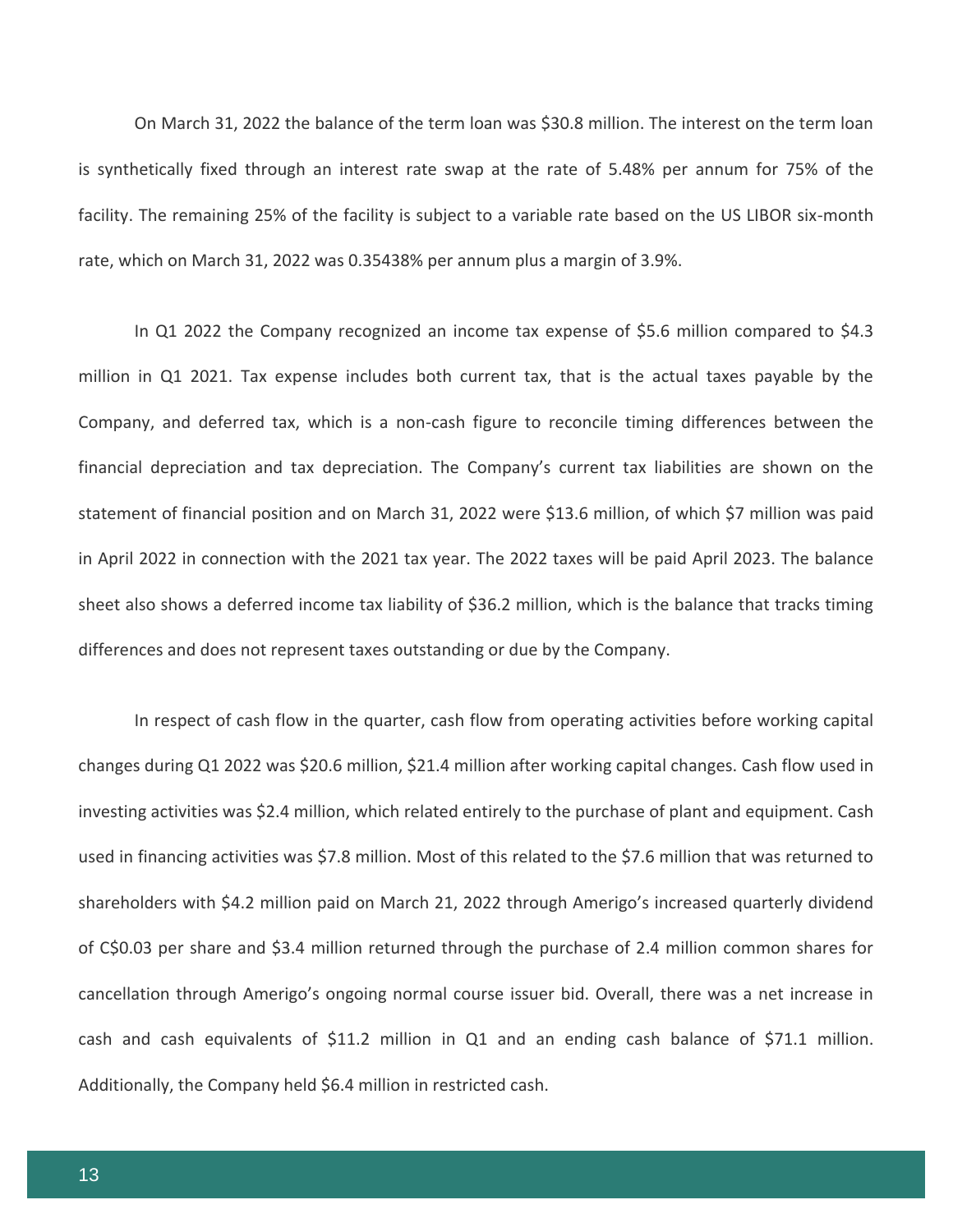We will report the Q2 2022 financial results in August 2022 and want to thank you for your continued interest in the Company. We will now take questions from call participants.

# **Q & A**

#### **Operator**

Thank you. Ladies and gentlemen, we will now begin the question-and-answer session. If you'd like to ask a question, press star followed by one on your telephone keypad. If you would like to withdraw your question, press star two. If you are using a speakerphone, please lift the handset before pressing any keys. One moment please for your first question.

Your first question comes from Steve Ferazani with Sidoti. Please go ahead.

**Steve Ferazani** — Analyst, Sidoti & Company, LLC

Good afternoon, Aurora, Carmen. Appreciate all the detail on the call. Wanted to start off asking, Aurora, you touched on this at the beginning of the call, which was inflationary pressures. I think as we've gone through this earnings season we've pretty much heard this from every company that maybe it's gotten worse than was expected when the year began, partially from the Ukrainian conflict. I'm trying to get a sense of what you're thinking on cash cost, which you were within guidance, but given volatile steel prices and other issues, how you're thinking about cash cost through the year now versus maybe even two months ago.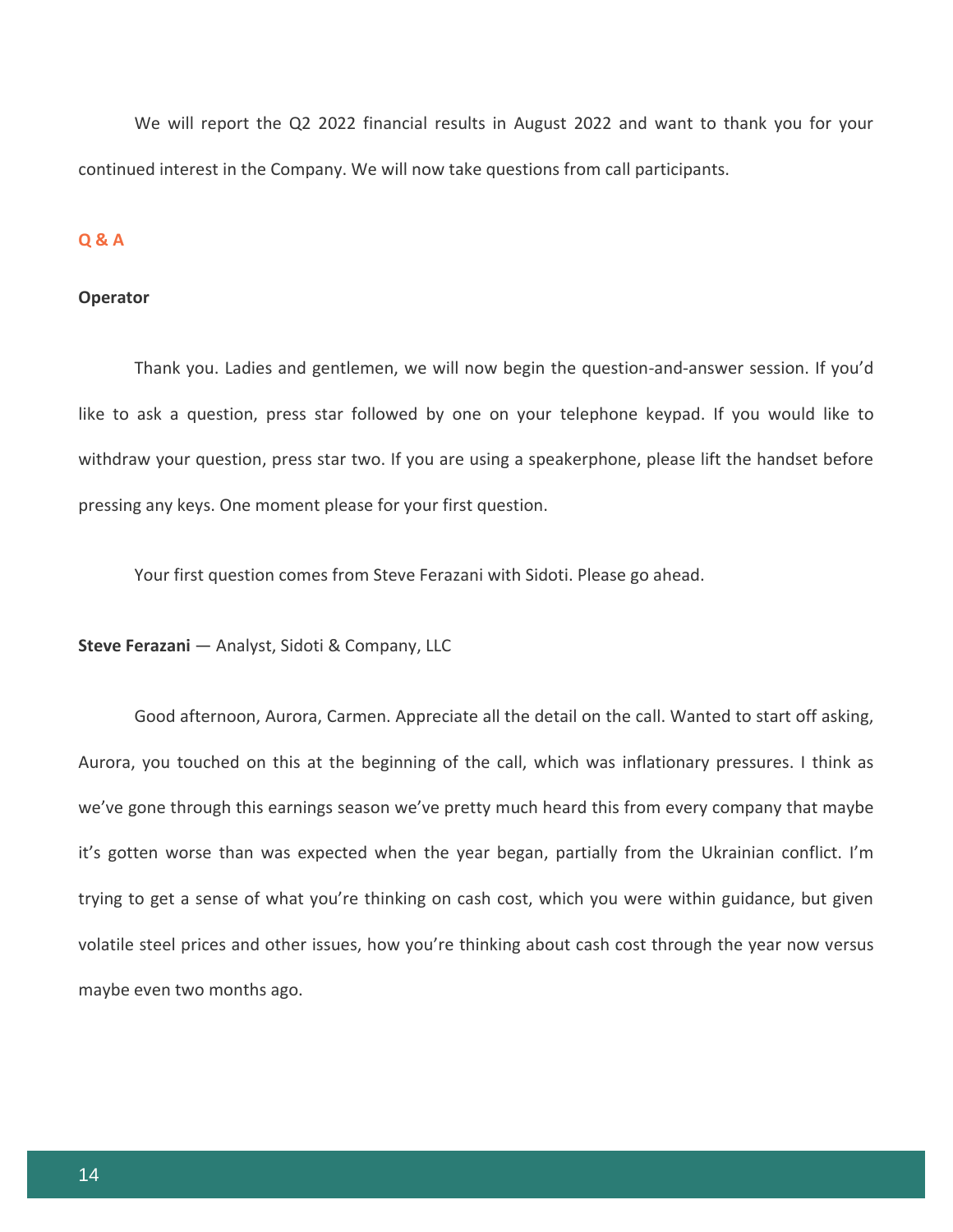Steve, that's a very good question. I appreciate it. We took some time at the start of the week to sit down with our team in Chile and see what the performance was for April. As we have reported, Q1, our cash cost was within guidance. We didn't see any deviations. We have a 2% deviation on cash cost in, sorry, a \$0.02 per pound deviation in April. It's immaterial.

We had factored in accretion for inflationary protection within our cash flow projections for 2022, which are our main costs, and you're familiar with that. Power, power is not really affecting us now. We are working with the same tariff that was reset at the start of the year. Any increases in inflation that have transpired on the annual reset of the tariff have been essentially eaten up by the reduction in the tariff that we have had for four years. We still have that in 2023. We have a good supply of grinding balls on site. We were worried about logistical supply of grinding balls at the start of the year and we have about four months of supply at good prices.

So right now we haven't yet seen any concrete indication of a substantial deviation that we could be expecting. The Chilean peso has been reflecting some of the uncertainties that Chile is facing. That helps us with a reduced translation of Chilean cost into US dollars. So, so far, as of the closing, the soft closing that we have had for April, we are in the clear.

**Steve Ferazani** — Analyst, Sidoti & Company, LLC

That's very helpful. Thanks for that. When we think about the mix of fresh versus Cauquenes, clearly the trending has been much higher based on your reconfiguration of the plant, also the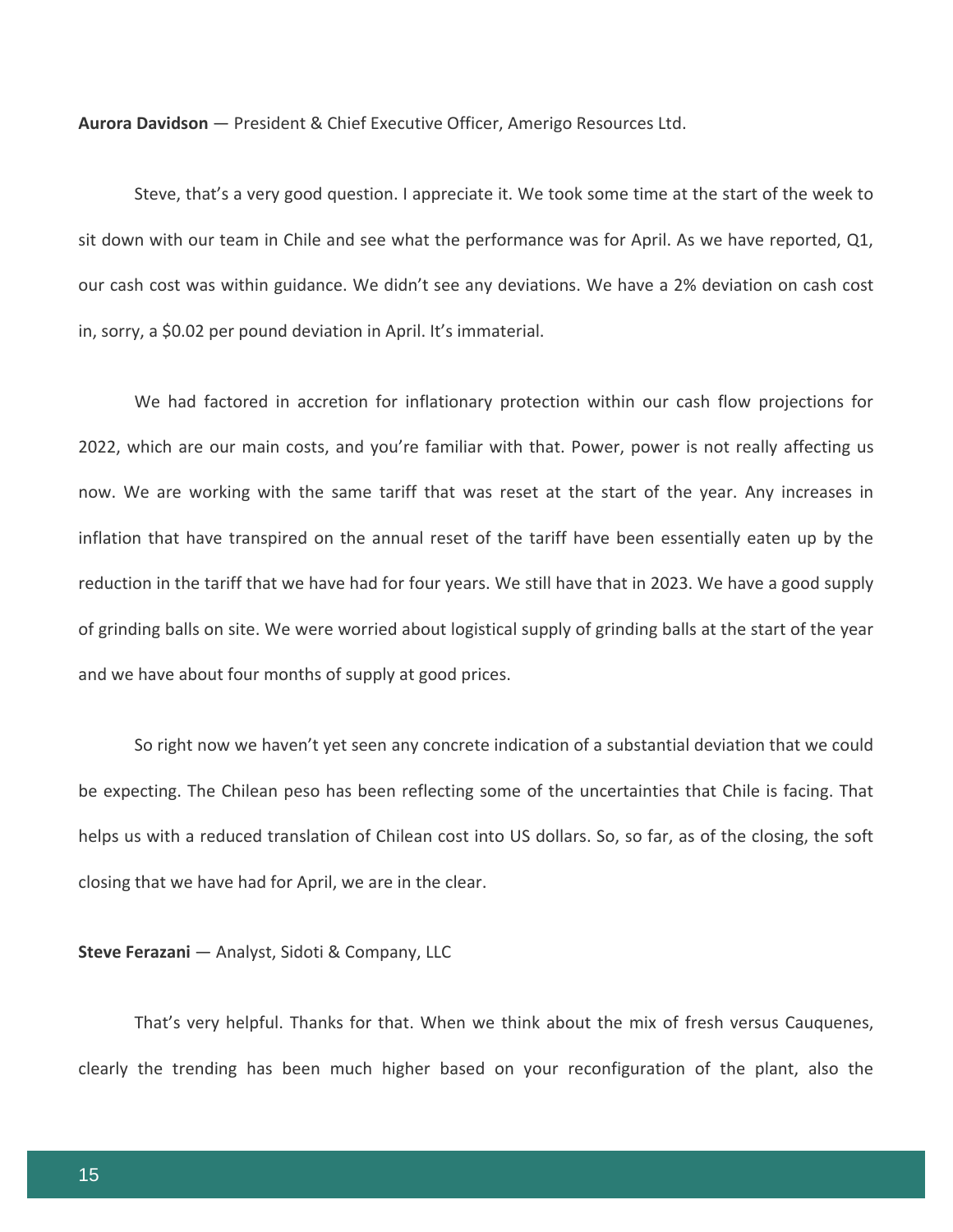production from El Teniente. Trying to think about what you think the peak fresh/Cauquenes mix is, what's ideal, and what do you think peak is right now.

**Aurora Davidson** — President & Chief Executive Officer, Amerigo Resources Ltd.

I think we were approaching the peak, but we didn't approach it yet in Q1.

**Steve Ferazani** — Analyst, Sidoti & Company, LLC

Okay. Fair enough. In terms of the special dividend, which you sort of introduced the idea of it last call, it sounded like, and maybe I'm mistaken, it sounded like when you talked about it last quarter that this was thought to be maybe an annual dividend. Now it sounds like you were talking about the frequency could vary. And I'm sure you're still sort of thinking this through as you've just, you know, the returning cash to shareholders, you've been introducing this over the last six months pretty aggressively. How are you thinking about the special dividend now and has that changed a bit?

**Aurora Davidson** — President & Chief Executive Officer, Amerigo Resources Ltd.

Well, I don't like the name special. I like top up. And let's just trademark that, top-up dividend. But anyway, I'll give you that, that additional dividend. That additional dividend, yeah, no, that's why I wanted to speak about it in more detail in this call. It doesn't necessarily have to be an annual dividend by any means. As I mentioned, it's totally flexible in respect of when it can be declared, in which amount, and how frequently.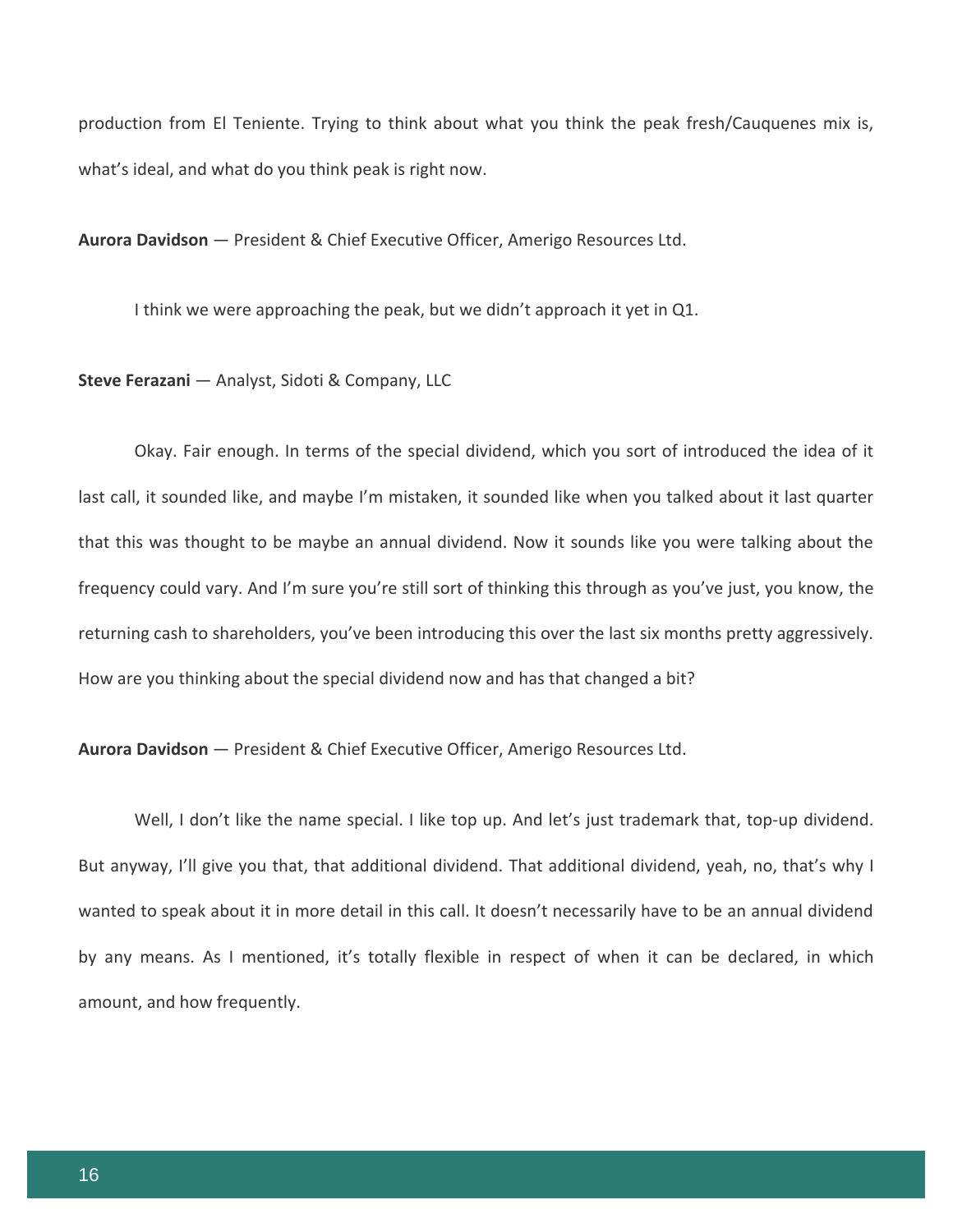**Steve Ferazani** — Analyst, Sidoti & Company, LLC

Fantastic. Thanks for the colour. I appreciate it.

**Aurora Davidson** — President & Chief Executive Officer, Amerigo Resources Ltd.

Sure. Thank you.

#### **Operator**

Thank you. Your next question comes from Terry Fisher with CIBC World Markets. Please go ahead.

# **Terry Fisher** — Analyst, CIBC World Markets

Aurora, good to hear from you again each quarter. News just gets better and better. I found your initial remarks very, very helpful and that's something that really gives us a good sense of the way things are going to evolve going forward. But I have one question that relates to that and it's a tough one, because it really relates to the board's attitude about things, but it's what's the calculus the board would go through, do you think, in terms of deciding what to pay for buying back stock? What's the right price? Or maybe that also relates to timing but, and again, it relates to the last question as well, because there is a trade-off there between using cash to pay a top-up dividend or to buy back stock. So, as I say, I know that it's a board decision, but maybe you can give us some guidance on that. What's the right price? I think you paid about \$1.41 or something in that area, \$1.51, something like that, for the stuff you bought back in the first quarter.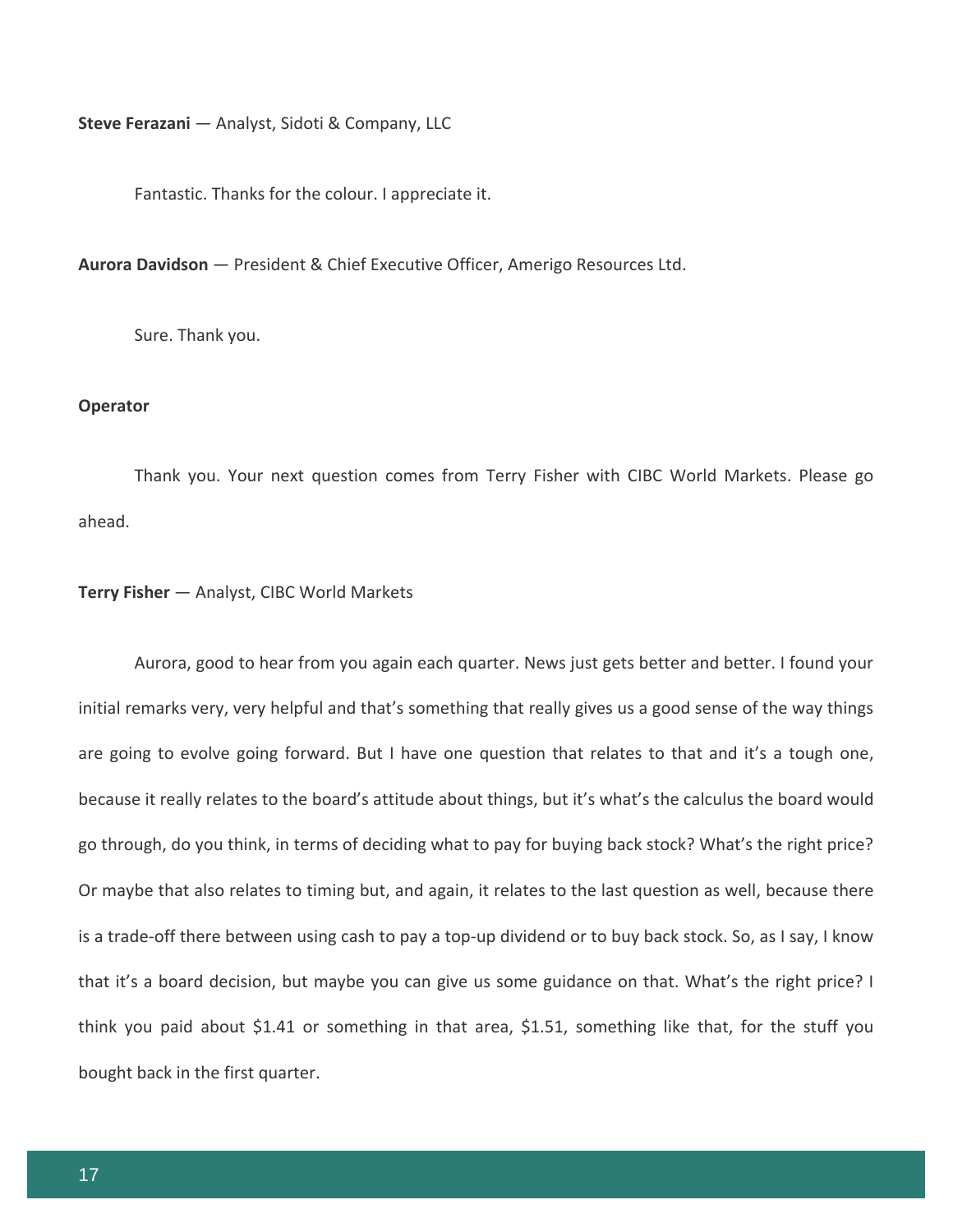Terry, look, the board is comfortable with having a normal course issuer bid. We still have a long ways to go in that program. It ends in December. We probably will be ending it a few months before then if we continue to buy at the same rate that we have been buying. And the reason why we have continued to buy at the rate that we have been doing is because we still think that it's a great price to buy the shares at.

I spoke about the re-rating that we see could be happening when the market realizes the amount of cash that can be distributed to shareholders just on a yield adjustment basis. So these prices are good prices, there is a mechanism to do it, it's being done at market prices, so I think that answers the question. There are no indications yet that this is a price by any means where we feel we shouldn't be buying our shares back at. And the reality is that, as I provided in the example that I walked you through, and it's also on our website by the way now, there is room for the special dividend or the top-up dividend, there is room for the share buybacks, and there is room for the sustainable quarterly dividend.

#### **Terry Fisher** — Analyst, CIBC World Markets

Okay. That answers the question. There is one other quick one. Someone was on BNN, one of the portfolio managers, and actually mentioned Amerigo for the first time that I've ever heard that, and in his comments he brought up the point that you might be looking at other opportunities to do the same kind of thing, process tailings in other mines somewhere else. Is there anything new on that front?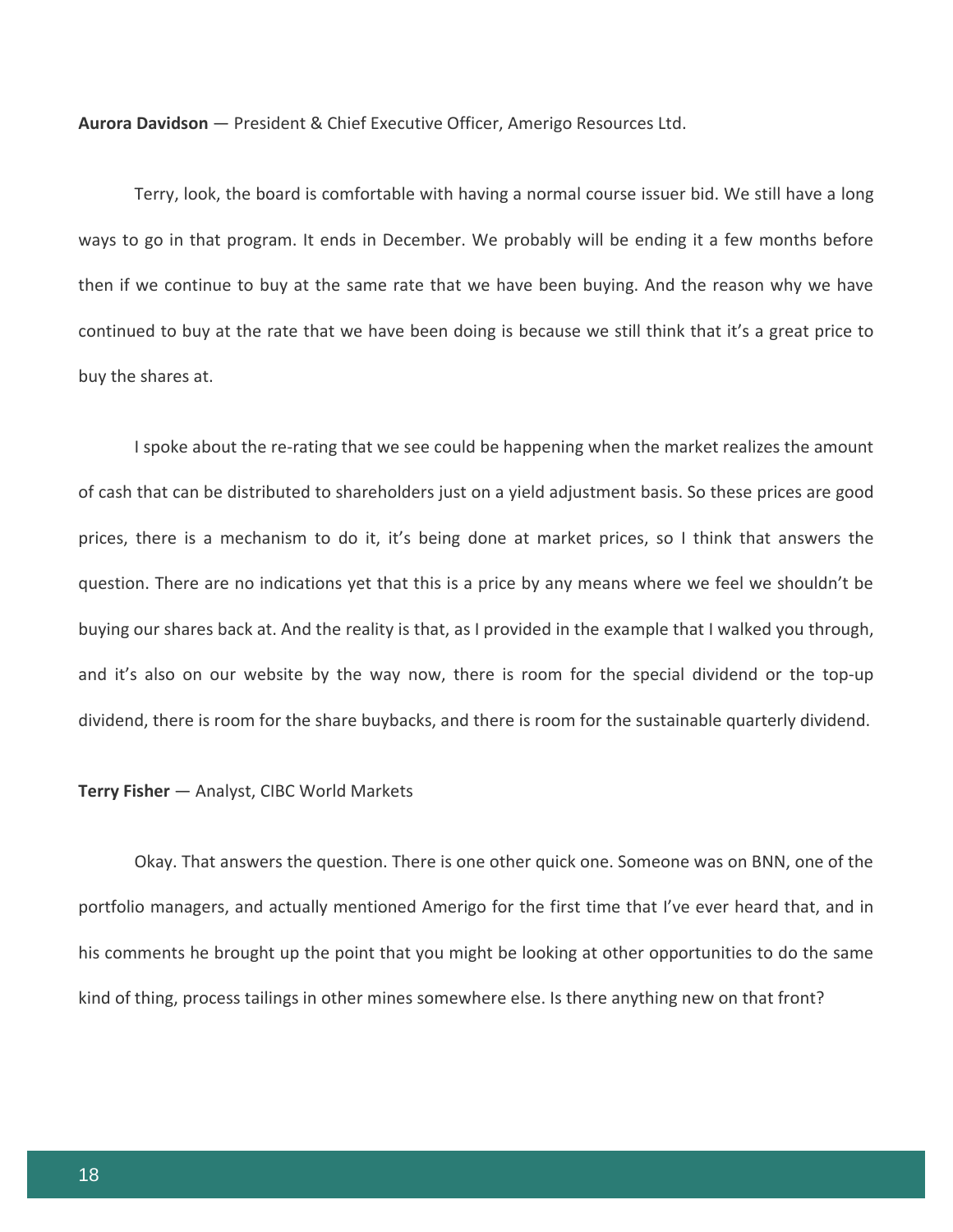There is nothing new on that front. That's something that we continue to evaluate, but it has to be under the right conditions and I think that we have talked about that before. It's not growth for the sake of growth, it's not adding activity just to show you that we don't have anything more to do with our time; it would have to make total sense in respect of the jurisdiction, it would have to make total sense in respect of the business context of it. We are not in to do this type of work for a fee. We're in to share the risks and the benefits of the exposure to copper prices. So, if conditions were to be similar to what we have with a project such as MVC, for sure. In absence of that, it remains to be evaluated as such.

**Terry Fisher** — Analyst, CIBC World Markets

That's great. Thanks a lot, Aurora

# **Operator**

Thank you. Ladies and gentlemen, as a reminder, if you have any questions, please press star one.

There are no further questions at this time. Mr. Farrell, you may proceed.

**Graham Farrell** — Managing Partner, Harbor Access LLC

Thank you, operator. Oh, it looks like we have a couple questions coming in, operator. We can take those.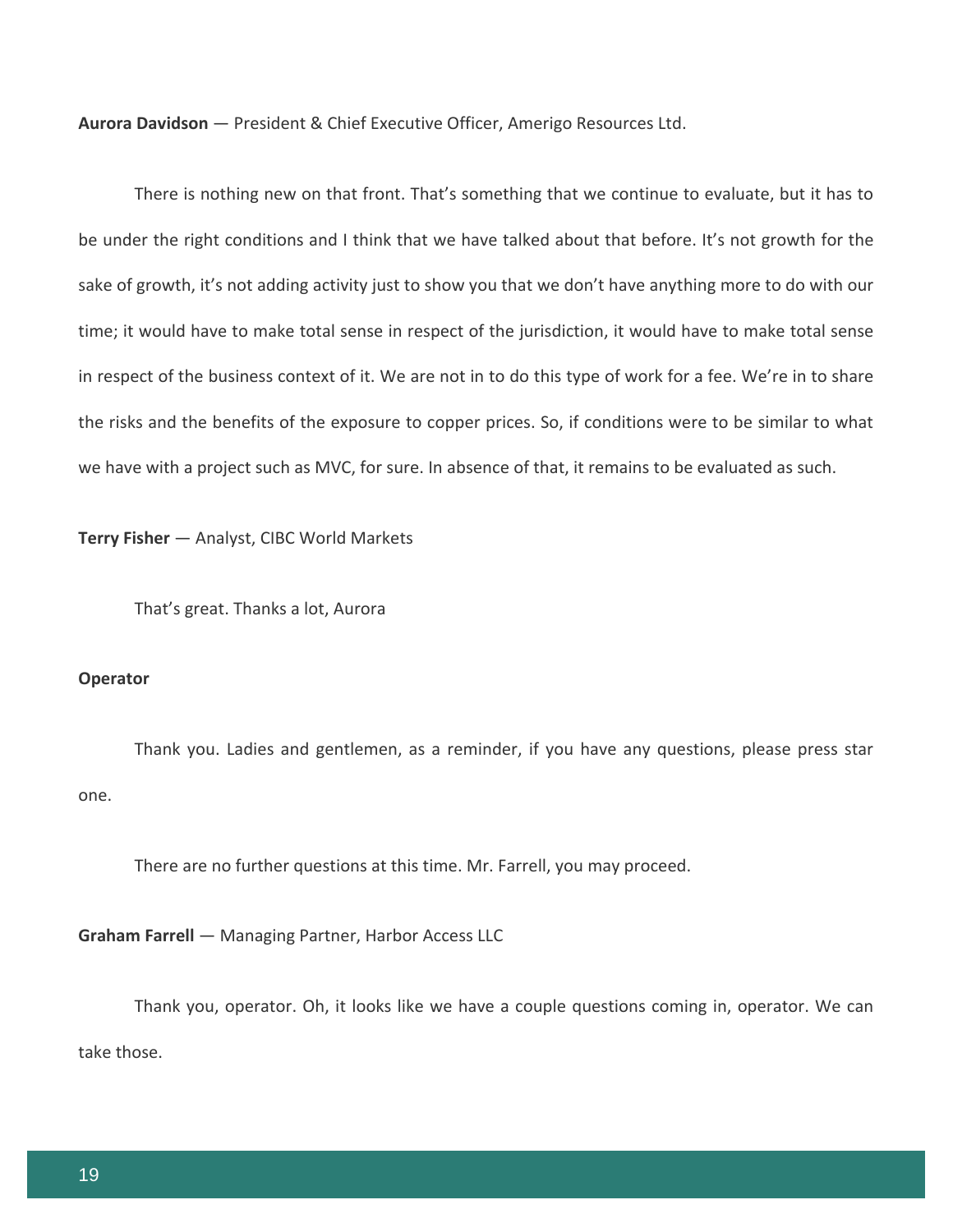# **Operator**

Your next question comes from Paul Dowhanik, a Private Investor. Please go ahead.

**Paul Dowhanik** — Private Investor

Hi. Yeah, I'm interested in the debt or borrowings that are still on your balance sheet. Considering the increase in interest rates, are those going to be re-rated to a higher interest rate and does the board have any plan on paying off the debt to transfer those savings to the bottom line? Thank you.

**Aurora Davidson** — President & Chief Executive Officer, Amerigo Resources Ltd.

Paul, 75% of our debt is protected through an interest rate swap, so we're only exposed on 25% of the debt.

**Paul Dowhanik** — Private Investor

Okay. Thanks.

#### **Operator**

Thank you. Your next question comes from Ahsen Khan, an Investor. Please go ahead.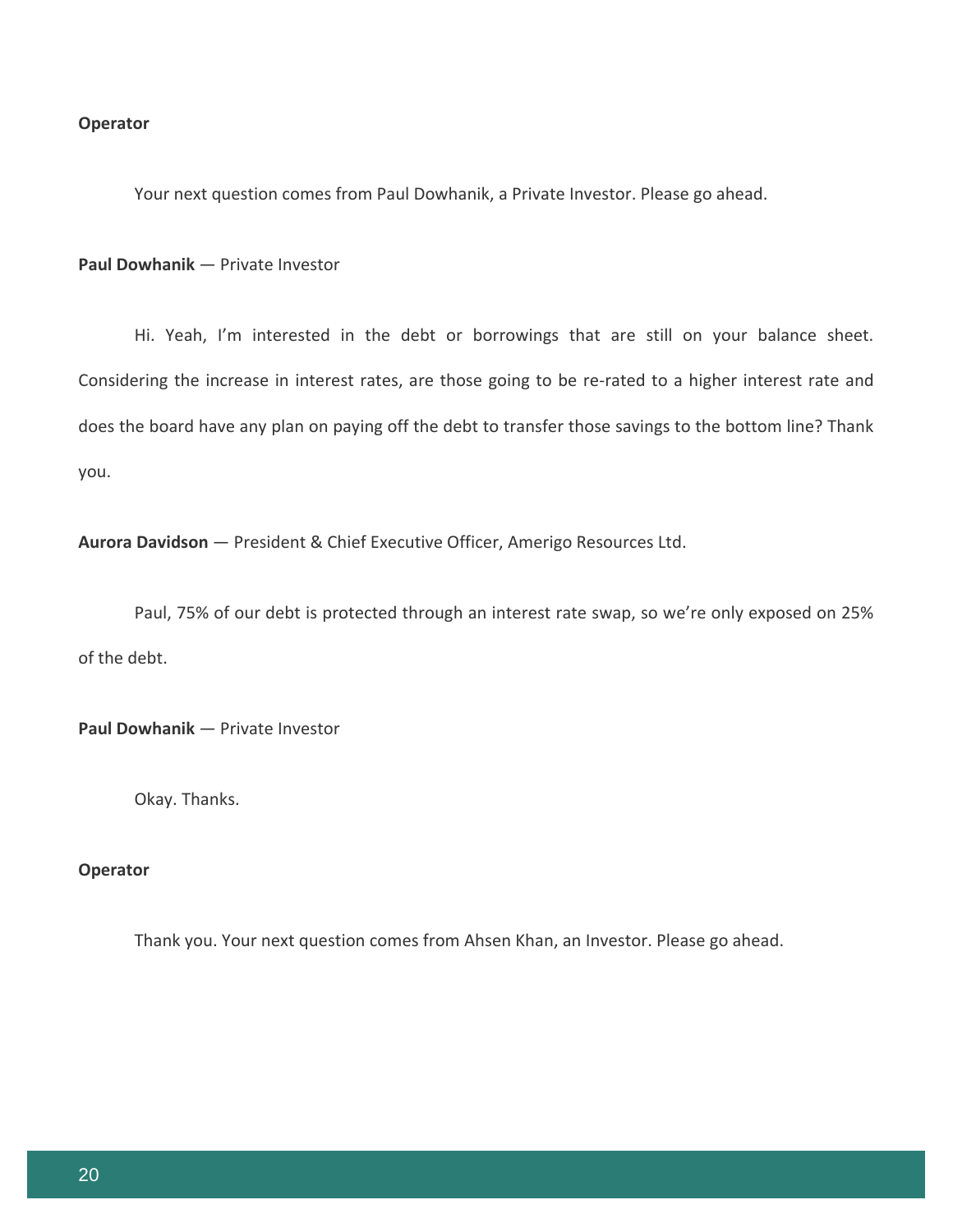#### **Ahsen Khan** — Private Investor

Hi. Just curious, right now you have excess cash in excess of the \$25 million to run the business. You've talked in previous quarters about returning that excess cash and haven't seen anything on that front. How should we think about that? Thanks.

**Aurora Davidson** — President & Chief Executive Officer, Amerigo Resources Ltd.

Hi. You haven't seen the top-up dividend. You have seen quarterly sustainable dividends and the share buybacks. If you look at our free cash flow to equity for the quarter and you compare that against the amount that was paid out in the quarter, and we have disclosed that in terms of the quarterly dividend and the share buyback, it's a good portion of it, not all of it. The rest of the cash, as I mentioned, can be distributed at any point in time and at any amount. So, it's still not in place. It doesn't mean it will not be in place.

**Ahsen Khan** — Private Investor

Okay. Thanks.

### **Operator**

Thank you. We have a follow-on question from Steve Ferazani. Please go ahead.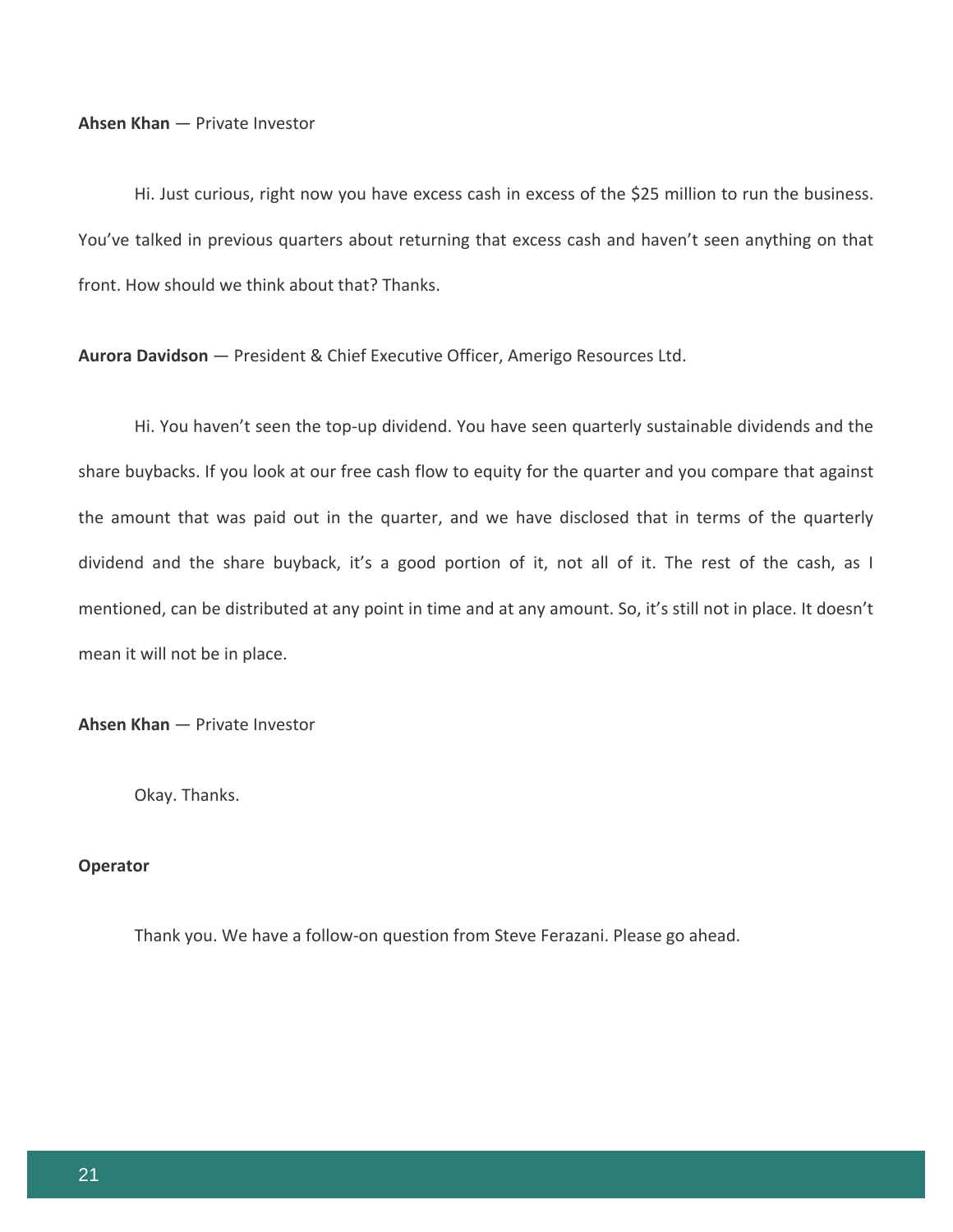Hi, Aurora. I just wanted to ask a couple of more questions around the shutdown. I just wanted to get an update on projects completed during the shutdown. Was it primarily maintenance or was there anything larger completed? And also how you think about the portion of CapEx this quarter as kind of a modelling question.

**Aurora Davidson** — President & Chief Executive Officer, Amerigo Resources Ltd.

That's a good question. A significant amount of the work that was done in the plant shutdown was just regular maintenance that has to be done without no load in the plant. So if you recall, El Teniente shuts down its mine and then we shut down MVC. So it's a great time to basically have no material coming in and we can just look at everything on an empty structure basis. All of the work that we needed to carry out during the plant shutdown was carried out. One of the major pieces of importance, from my point of view, was the allocation of a seventh mill for fresh tailings that was completed as well. So Q2 will be a higher intensity CapEx than what Q1 was and then we have other projects continuing on in Q3 and Q4. But Q2 will be probably the highest quarter in respect of investing cash flow.

### **Steve Ferazani** — Analyst, Sidoti & Company, LLC

When you get in and start doing this maintenance, do you find there are other projects that you then want to complete? Are there any projects you have on the sort of long-term roadmap that you haven't gotten to yet that you think can improve operations or are you right on track?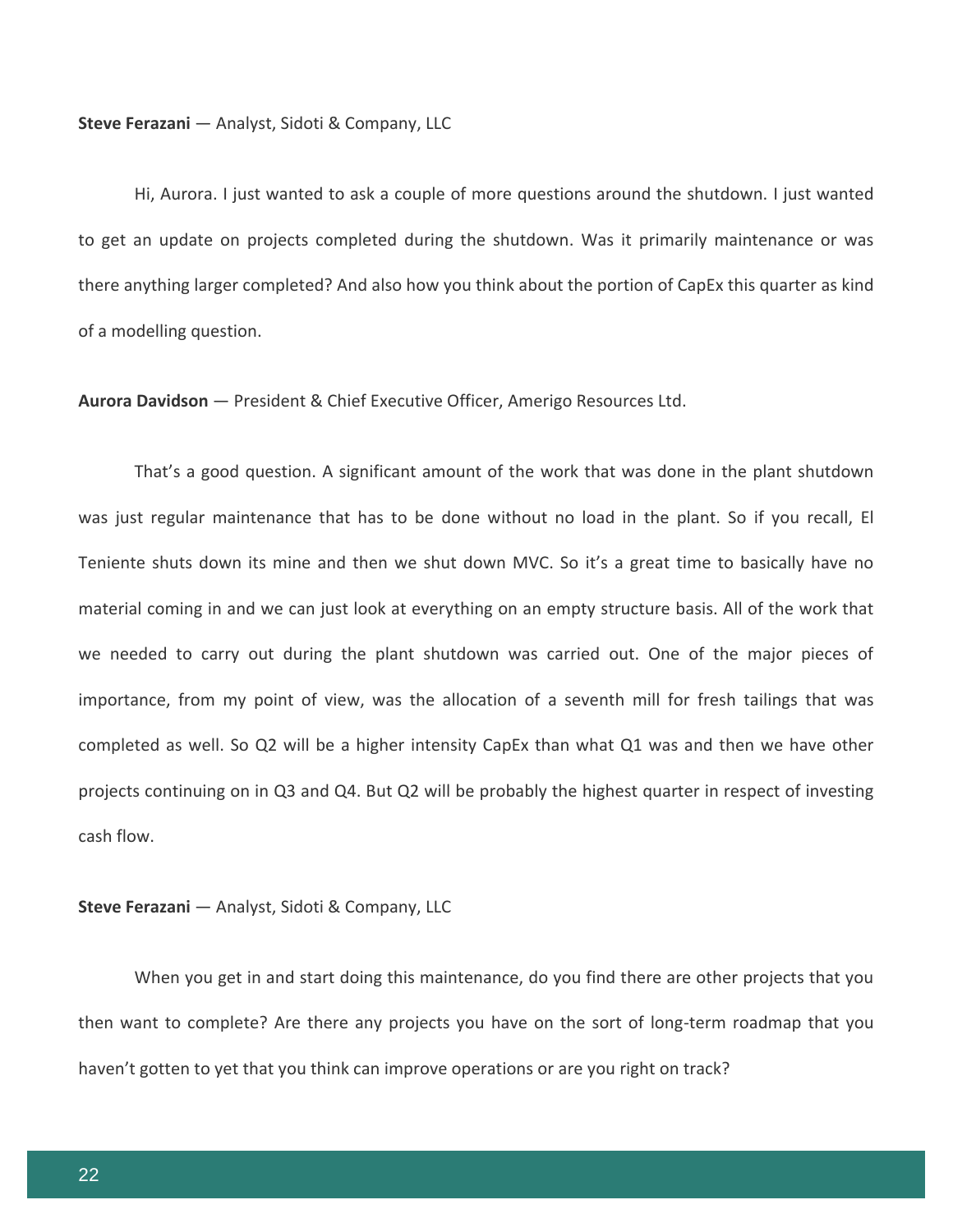We are on track. We also identify wear and tear and it always gives us a great indication for what the CapEx for the next year is going to be like. So that's part of what occurs during the maintenance shutdown. If you recall, we have two, I would call them risk mitigation projects that we're tackling this year, which is the reason why we have a higher than normal CapEx, and those came out of the assessments that we did last year. And I am sure, as things progress, that we will continue to incorporate our 2023 CapEx program based on the information that we have captured either through the normal stage of operations so far and through the inspections conducted at the time of the plant shutdown.

**Steve Ferazani** — Analyst, Sidoti & Company, LLC

Great. Thanks for taking the additional questions.

**Aurora Davidson** — President & Chief Executive Officer, Amerigo Resources Ltd.

Sure. No problem.

# **Operator**

Thank you. Your next question comes from Dave Brown, a Private Investor. Please go ahead.

#### **Dave Brown** — Private Investor

The projects where you are upgrading your thickeners, I'm just wondering if you could tell us the status of those projects. Are they all complete or are they still on the schedule for later this year?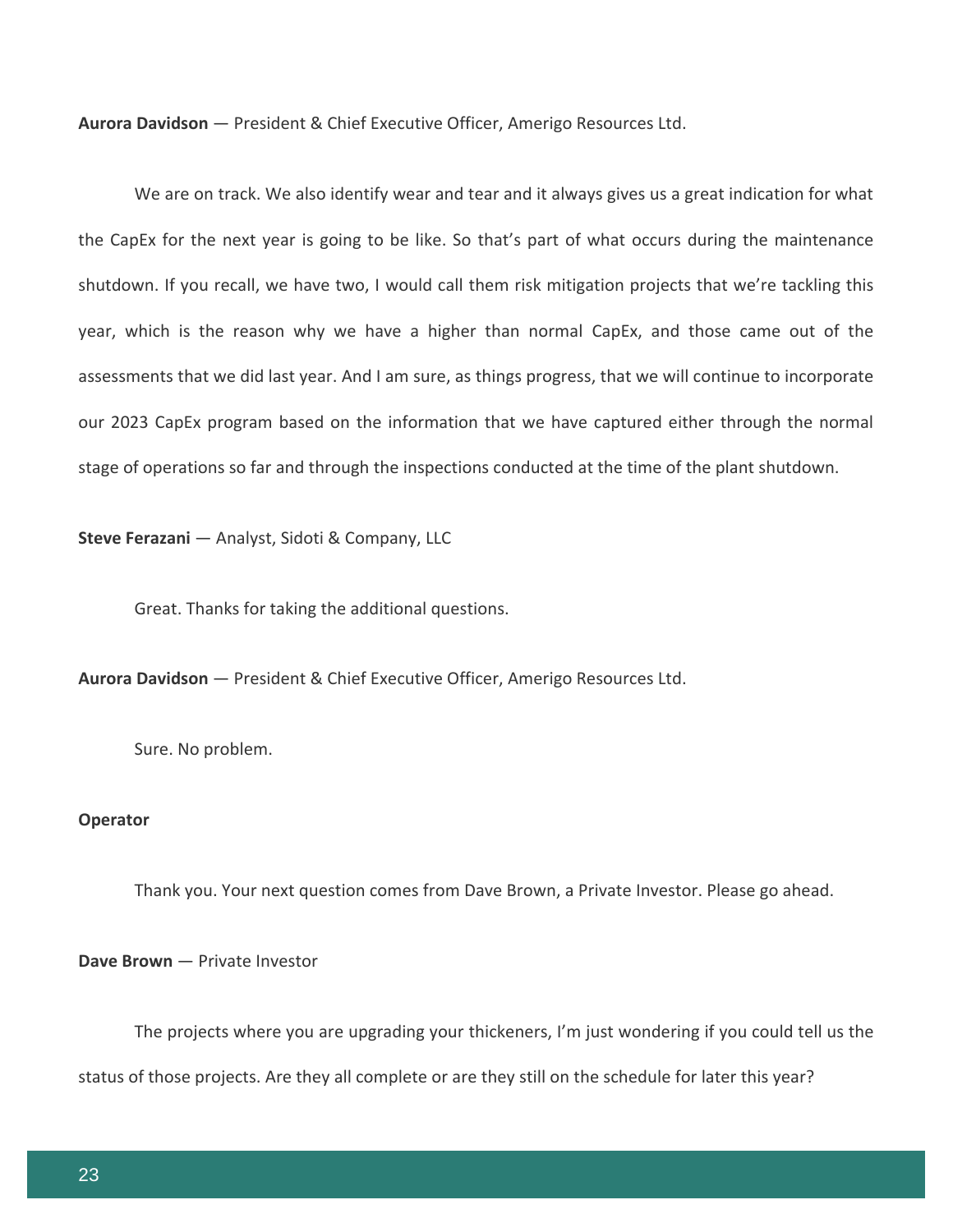The only project that remains to be completed is, I would say, the final 30% on one of the three thickeners. So the majority of the improvements were conducted last year. We had some additional minor equipment installations to be completed on thickener two and three. We completed thickener two this year and we will be completing that final part of the project next year at the plant shutdown for thickener number three. The reason why we couldn't do it either last year or this year is because of the time involved in installing those equipments. It has to be done in confined spaces, huge equipment, so there is only so much we can do from a safety perspective. But I would say, at this point in time, it's safe to say that 90% of the full project or even more has been completed and only that final installation for the thickener number three remains to be done next year.

**Dave Brown** — Private Investor

Okay. Thanks very much.

# **Operator**

Thank you. Your next question comes from Nick Toor with BlackRoot Capital. Please go ahead.

**Nick Toor** — Analyst, BlackRoot Capital

Hi, Aurora. Could you give me an update on what Chilean peso prices and moly by-product prices you had assumed in your sensitivity analysis of EBITDA to different copper prices and how does that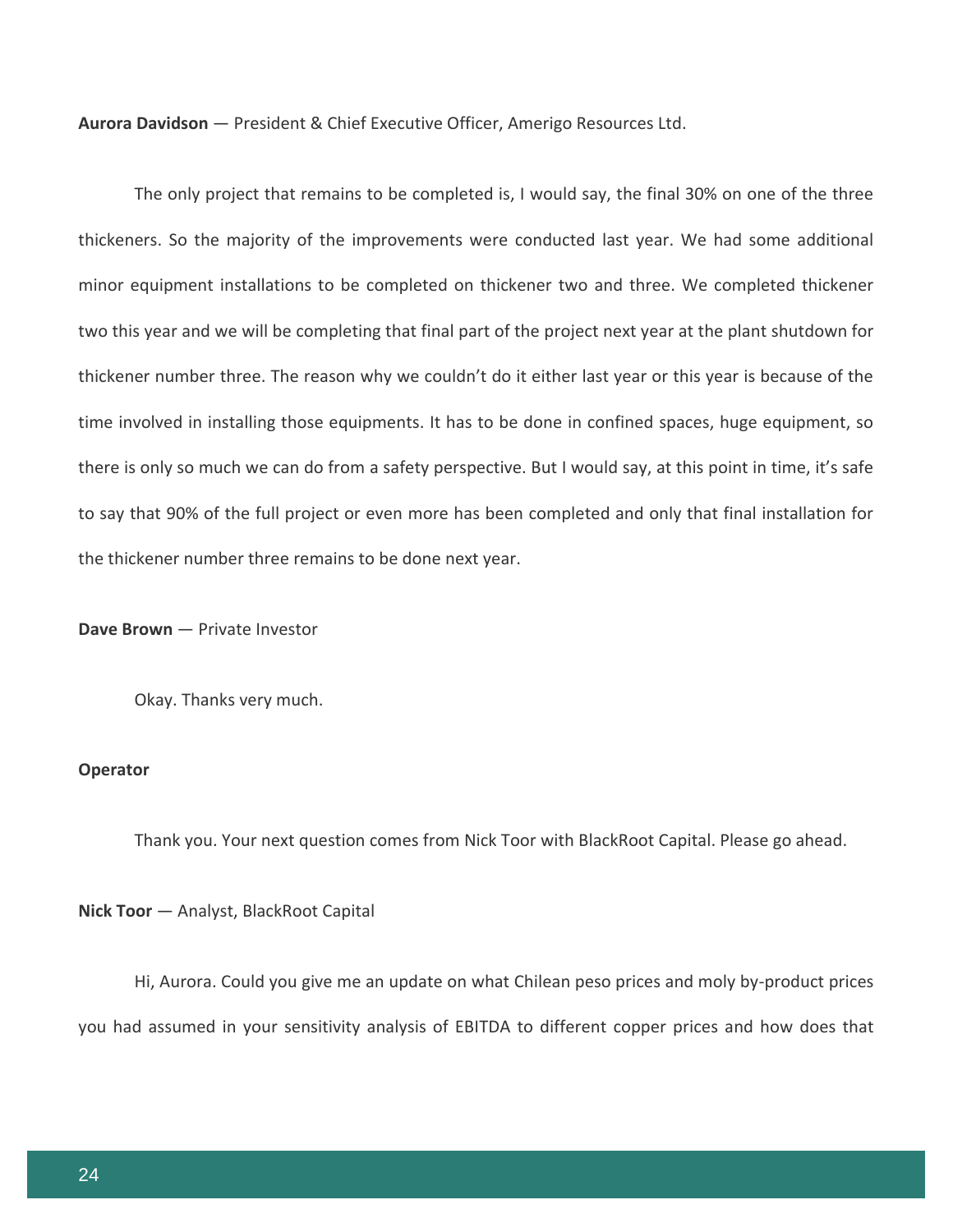compare to where they are currently and, if they stay at where they are currently, what the impact might be?

**Aurora Davidson** — President & Chief Executive Officer, Amerigo Resources Ltd.

Yes, Nick, we are seeing approximately a 10% cheaper peso than what we had expected for the year. Moly prices are quite aligned to what we had anticipated. We're seeing lower production in moly and we alluded to that. That has to do with the fact that the fresh tailings themselves have, by definition, lower moly content. And we've also been facing some issues with the moly characteristics that we're getting from El Teniente. They are finding that themselves. It could be sectorial based. But we are not seeing any significant changes in respect of the other variables that we looked at.

**Nick Toor** — Analyst, BlackRoot Capital

And the 10% lower peso, what kind of impact does it have for you guys?

**Aurora Davidson** — President & Chief Executive Officer, Amerigo Resources Ltd.

Well, it essentially gives us lower labour costs, lower maintenance costs.

**Nick Toor** — Analyst, BlackRoot Capital

I understand that, I just was wondering if you have, like if they are 10% lower, does that increase your EBITDA by \$1 million or \$3 million or whatever? Is there some ballpark number for that?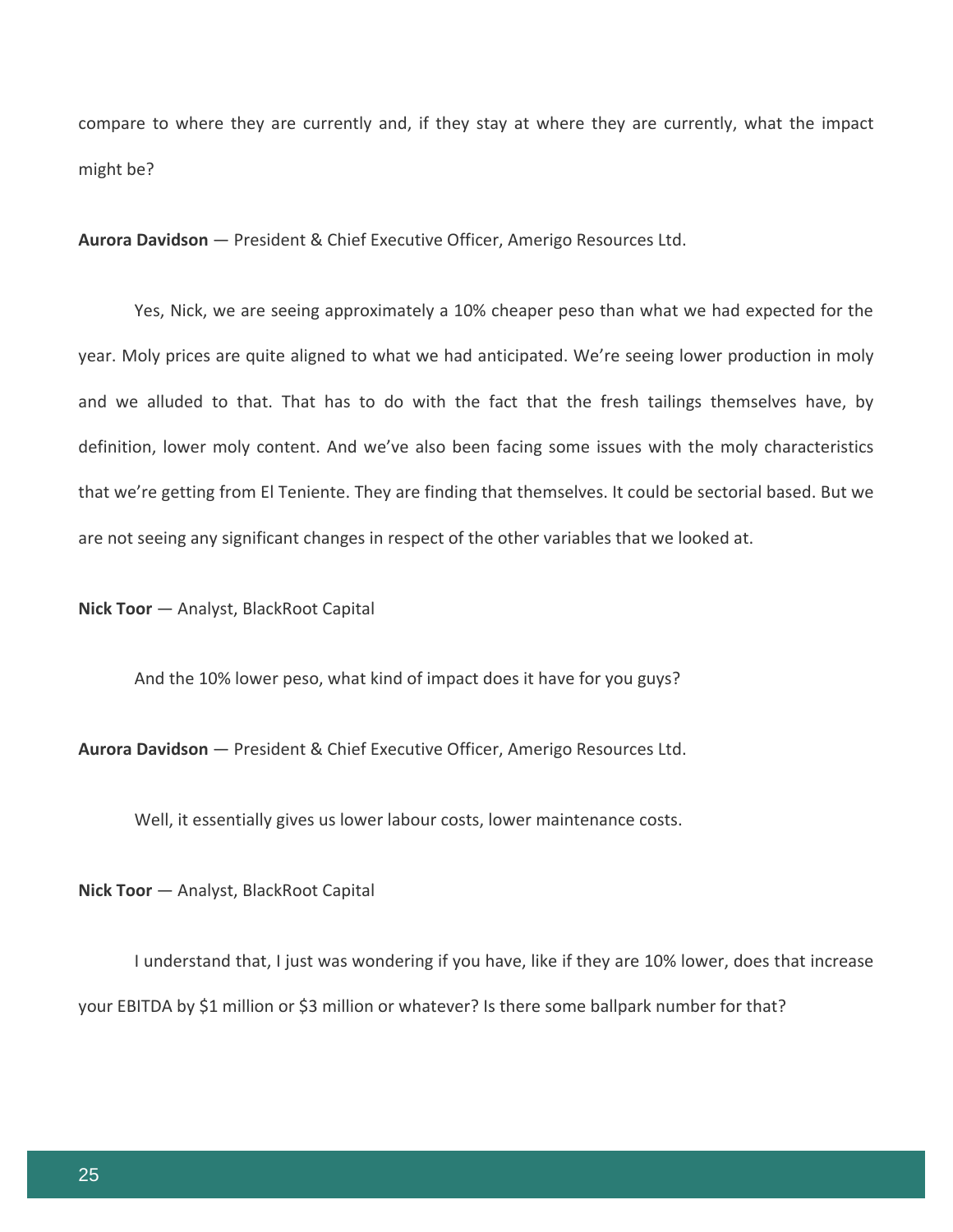No, it's essentially washing out a little bit with the inflation that we're seeing. So that's why we are, essentially at the end of April, we are not seeing a huge variance in what, all variables taken in, we're not seeing that much of a variable between what was projected and what we are seeing. Yes, we are seeing a weaker peso and we are seeing more inflation but, all factors put into the basket, it's basically evening out.

**Nick Toor** — Analyst, BlackRoot Capital

Okay, great. Thank you.

#### **Operator**

Thank you. Your next question comes from Ryan Hamilton with Morgan Dempsey. Please go ahead.

#### **Ryan Hamilton** — Analyst, Morgan Dempsey Capital Management, LLC

Good afternoon and thanks for taking my call. I have just one quick follow up on the debt question. It looks like, in the past couple of quarters, here you've been pretty aggressive in paying that off. Is that something that we can expect going forward? And can you give us maybe an idea as far as what the clip might be?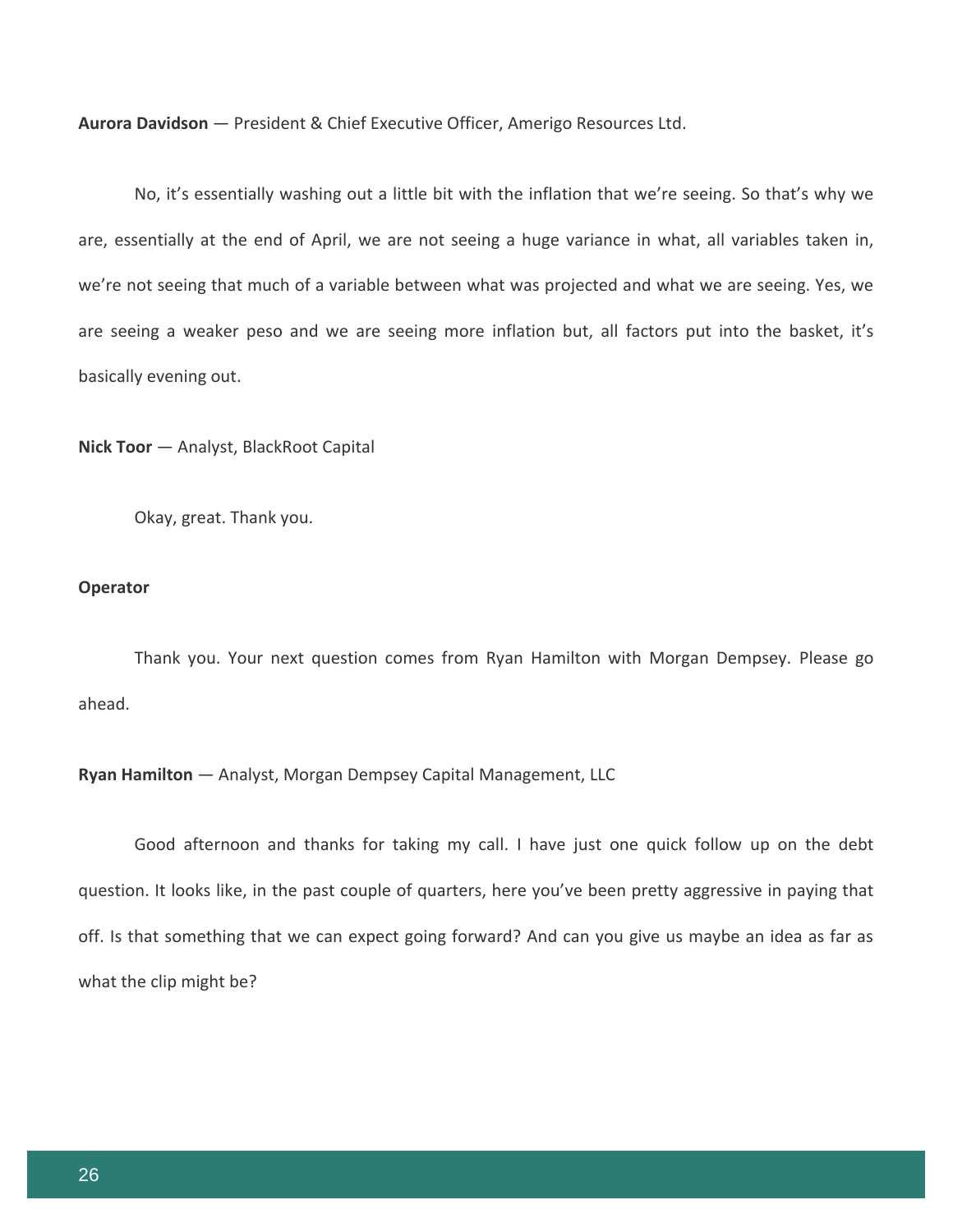Yeah, Ryan, last year we refinanced our debt at the end of Q2, so on June  $30<sup>th</sup>$  there was a substantial reduction in debt that was essentially the departure of our old instrument into a new one. Once we restructured the debt, we're essentially following a semi-annual amortization of \$3.5 million per semester. So that's the reason why you're seeing less debt repayments this year.

We also had another debt that was paid out last year which was a loan to Codelco which was associated with the terming of settlement adjustments. That has been fully repaid and that's why you also see a drop in debt repayments this year compared to last year.

But in general terms, the debt that we restructured, \$35 million, is being repaid at \$3.5 million per semester over five years. This would be the first anniversary hitting on the June 30<sup>th</sup>. And at this point in time we're not anticipating any acceleration of those repayments.

**Ryan Hamilton** — Analyst, Morgan Dempsey Capital Management, LLC

Great. Thanks for the colour. I appreciate it. Keep up the good work.

### **Operator**

Thank you. Mr. Farrell, you may proceed.